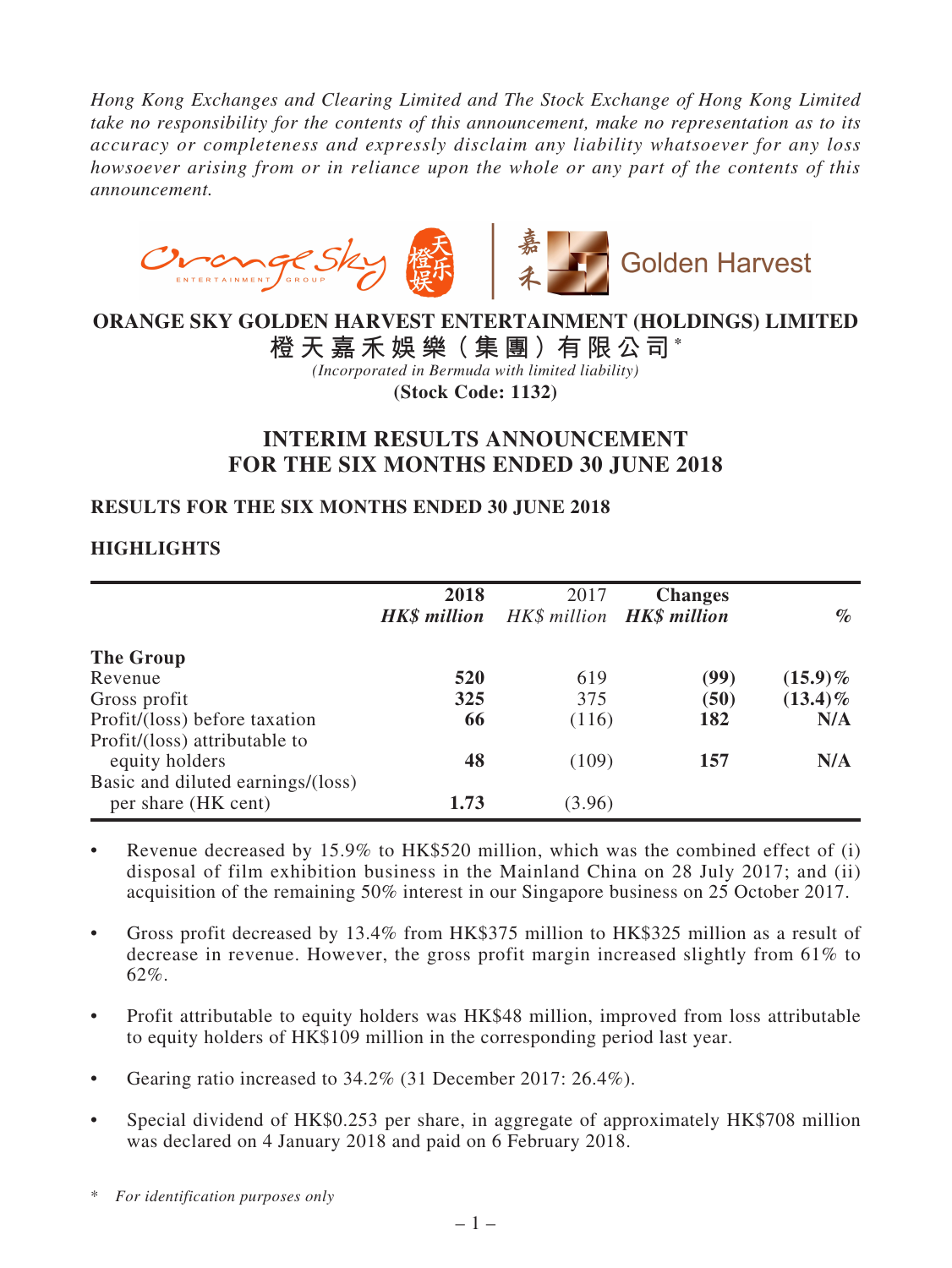### **INTERIM RESULTS**

The Board (the "Board") of directors (the "Directors" and each "Director") of Orange Sky Golden Harvest Entertainment (Holdings) Limited (the "Company") is pleased to announce the unaudited consolidated results of the Company and its subsidiaries (collectively, the "Group") for the six months ended 30 June 2018 together with the comparative figures for the preceding six months ended 30 June 2017. The consolidated results have been reviewed by the audit committee of the Company (the "Audit Committee").

### **CONSOLIDATED INCOME STATEMENT**

|                                                                                                                                               | <b>Note</b>    | <b>Six months</b><br>ended<br>30 June 2018<br><b>HK\$'000</b><br>(Unaudited) | Six months<br>ended<br>30 June 2017<br>HK\$'000<br>(Unaudited) |
|-----------------------------------------------------------------------------------------------------------------------------------------------|----------------|------------------------------------------------------------------------------|----------------------------------------------------------------|
| Revenue                                                                                                                                       | $\mathfrak{Z}$ | 520,321                                                                      | 618,893                                                        |
| Cost of sales                                                                                                                                 |                | (195, 727)                                                                   | (243, 874)                                                     |
| <b>Gross profit</b>                                                                                                                           |                | 324,594                                                                      | 375,019                                                        |
| Other revenue<br>Other net income/(loss)<br>Selling and distribution costs<br>General and administrative expenses<br>Other operating expenses |                | 22,882<br>4,486<br>(228, 223)<br>(49, 677)<br>(1,480)                        | 17,012<br>(72, 495)<br>(322, 446)<br>(118,280)<br>(3,060)      |
| <b>Profit/(loss)</b> from operations                                                                                                          |                | 72,582                                                                       | (124, 250)                                                     |
| Finance costs<br>Share of profits of joint ventures<br>Share of profits of associates                                                         | 5(a)           | (25, 283)<br>18,530                                                          | (43,075)<br>50,504<br>749                                      |
| Profit/(loss) before taxation                                                                                                                 | 5              | 65,829                                                                       | (116,072)                                                      |
| Income tax (charge)/credit                                                                                                                    | 6              | (17, 522)                                                                    | 5,542                                                          |
| Profit/(loss) for the period                                                                                                                  |                | 48,307                                                                       | (110, 530)                                                     |
| <b>Attributable to:</b><br>Equity holders of the Company<br>Non-controlling interests                                                         |                | 48,442<br>(135)<br>48,307                                                    | (108, 601)<br>(1,929)<br>(110, 530)                            |
| Earnings/(loss) per share (HK cent)<br>Basic and diluted                                                                                      | $\overline{7}$ | 1.73                                                                         | (3.96)                                                         |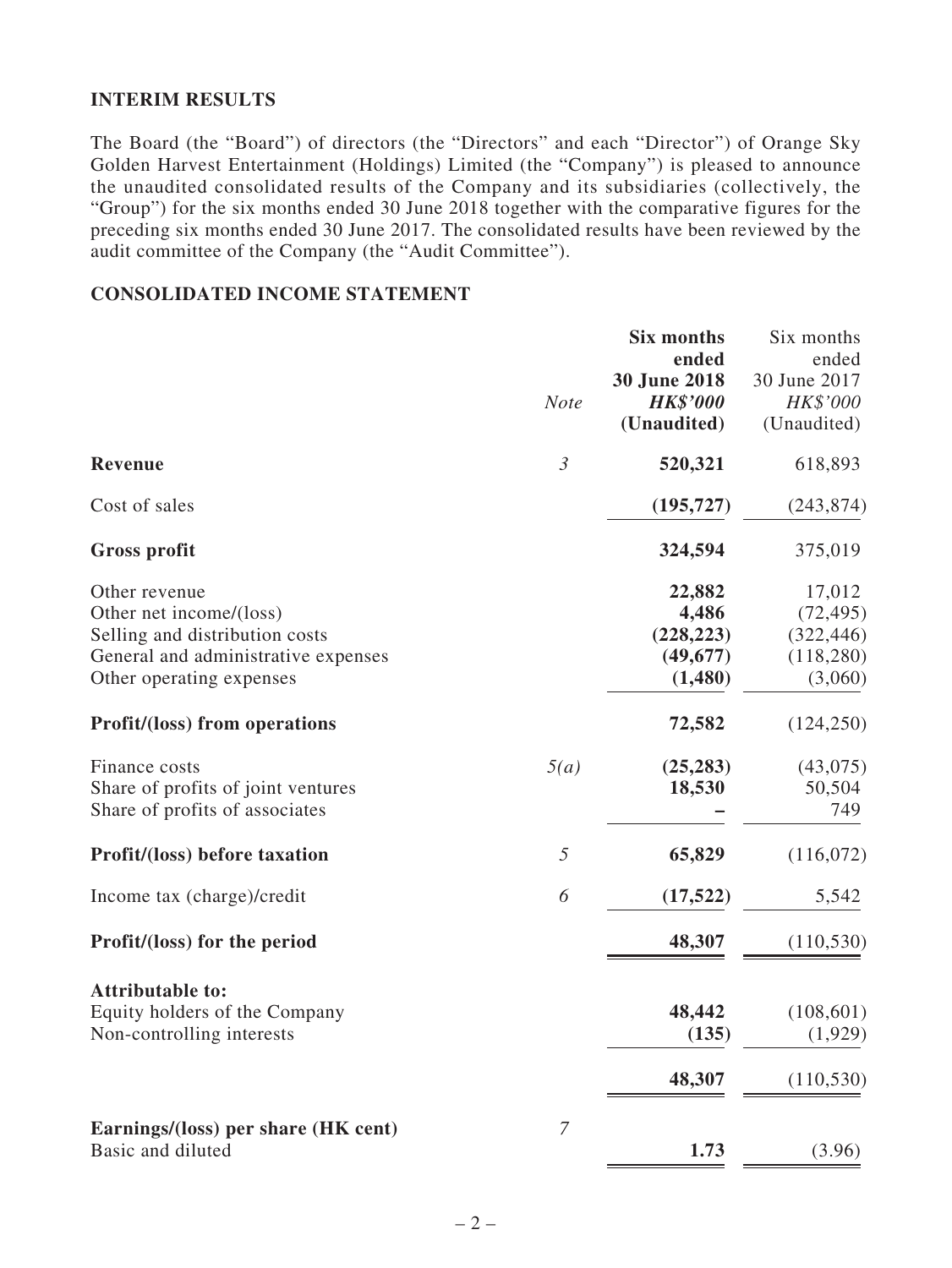# **CONSOLIDATED STATEMENT OF COMPREHENSIVE INCOME**

|                                                                    | <b>Six months</b>   | Six months   |
|--------------------------------------------------------------------|---------------------|--------------|
|                                                                    | ended               | ended        |
|                                                                    | <b>30 June 2018</b> | 30 June 2017 |
|                                                                    | <b>HK\$'000</b>     | HK\$'000     |
|                                                                    | (Unaudited)         | (Unaudited)  |
| Profit/(loss) for the period                                       | 48,307              | (110, 530)   |
| Other comprehensive income for the period                          |                     |              |
| Items that may be reclassified subsequently to profit or loss:     |                     |              |
| Exchange differences on translation of financial<br>statements of: |                     |              |
| — subsidiaries outside Hong Kong                                   | (5, 466)            | 12,198       |
| - joint ventures outside Hong Kong                                 | 52                  | 15,367       |
| — associates outside Hong Kong                                     |                     | 355          |
|                                                                    | (5, 414)            | 27,920       |
|                                                                    |                     |              |
| Total comprehensive income for the period                          | 42,893              | (82,610)     |
| Total comprehensive income attributable to:                        |                     |              |
| Equity holders of the Company                                      | 43,018              | (82, 303)    |
| Non-controlling interests                                          | (125)               | (307)        |
| Total comprehensive income for the period                          | 42,893              | (82, 610)    |

*Note:* There is no tax effect relating to the above components of the comprehensive income.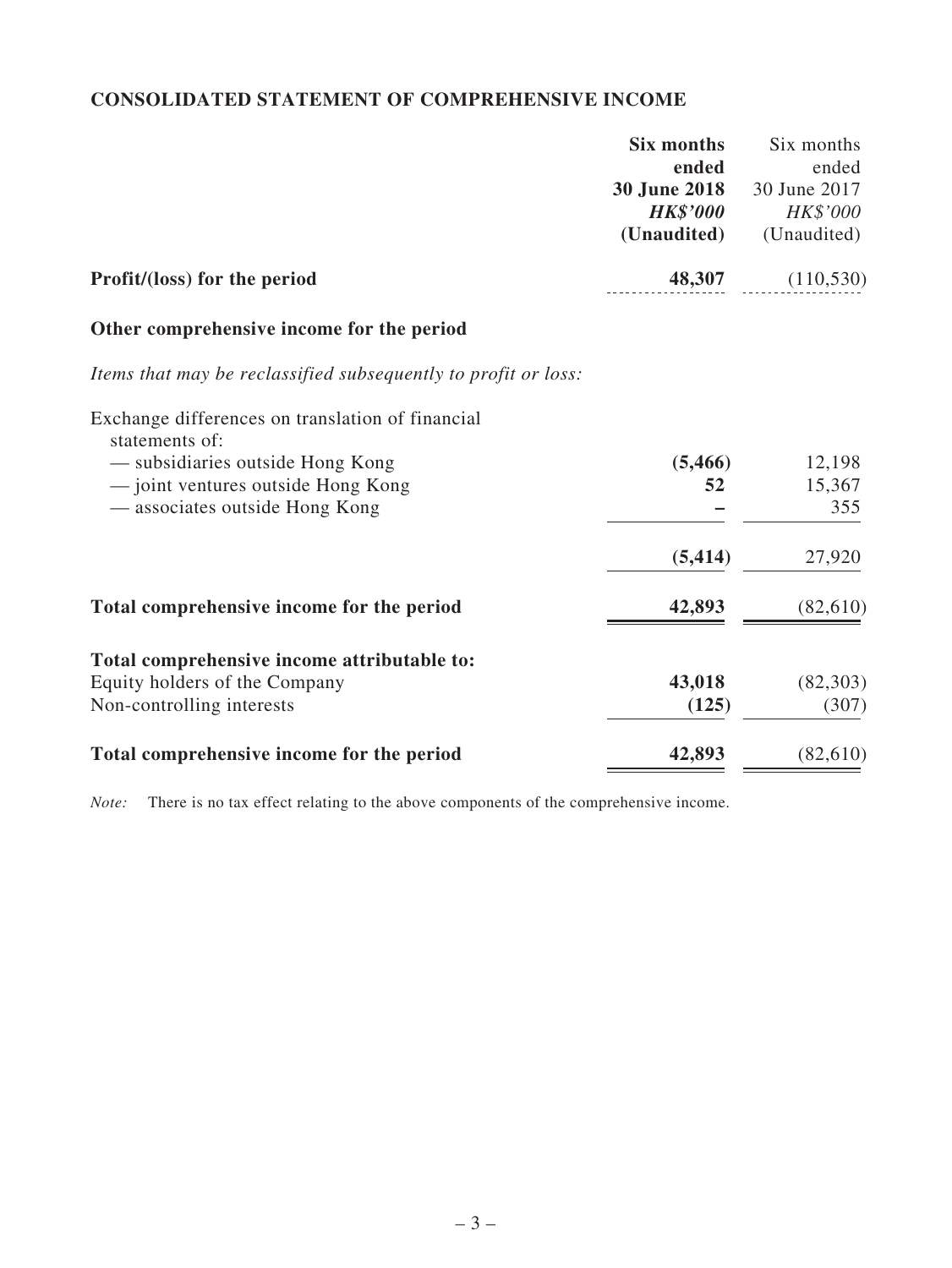# **CONSOLIDATED STATEMENT OF FINANCIAL POSITION**

|                                              |             | As at           | As at               |
|----------------------------------------------|-------------|-----------------|---------------------|
|                                              |             | 30 June         | 31 December         |
|                                              |             | 2018            | 2017                |
|                                              | <b>Note</b> | <b>HK\$'000</b> | HK\$'000            |
|                                              |             | (Unaudited)     | (Audited)           |
| <b>Non-current assets</b>                    |             |                 |                     |
| Investment properties                        |             | 50,000          | 50,000              |
| Other property, plant and equipment          |             | 365,344         | 351,319             |
| Leasehold land                               |             | 618,369         | 624,903             |
|                                              |             |                 |                     |
|                                              |             | 1,033,713       | 1,026,222           |
| Interest in a joint venture                  |             | 128,630         | 142,937             |
| Other receivables, deposits and prepayments  |             | 40,374          | 40,509              |
| Intangible assets                            |             | 524,580         | 525,625             |
| Goodwill                                     |             | 657,604         | 658,001             |
| Pledged bank deposits                        |             | 137,000         | 137,000             |
|                                              |             | 2,521,901       | 2,530,294           |
| <b>Current assets</b>                        |             |                 |                     |
| Inventories                                  |             | 2,702           | 2,759               |
| Film rights                                  |             | 31,150          | 30,453              |
| Trade receivables                            | 8           | 40,926          | 50,920              |
|                                              |             |                 |                     |
| Other receivables, deposits and prepayments  |             | 63,065          | 53,516              |
| Pledged bank deposits<br>Deposits and cash   |             | 1,505,027       | 47,701<br>1,961,126 |
|                                              |             |                 |                     |
|                                              |             | 1,642,870       | 2,146,475           |
| <b>Current liabilities</b>                   |             |                 |                     |
| <b>Bank</b> loans                            |             | 275,018         | 359,790             |
| Trade payables                               | 9           | 132,487         | 114,199             |
| Other payables and accrued charges           |             | 158,595         | 200,276             |
| Deferred revenue                             |             | 65,158          | 71,180              |
| Obligations under finance leases             |             | 124             | 269                 |
| Taxation payable                             |             | 36,926          | 38,455              |
|                                              |             | 668,308         | 784,169             |
|                                              |             |                 |                     |
| <b>Net current assets</b>                    |             | 974,562         | 1,362,306           |
| <b>Total assets less current liabilities</b> |             | 3,496,463       | 3,892,600           |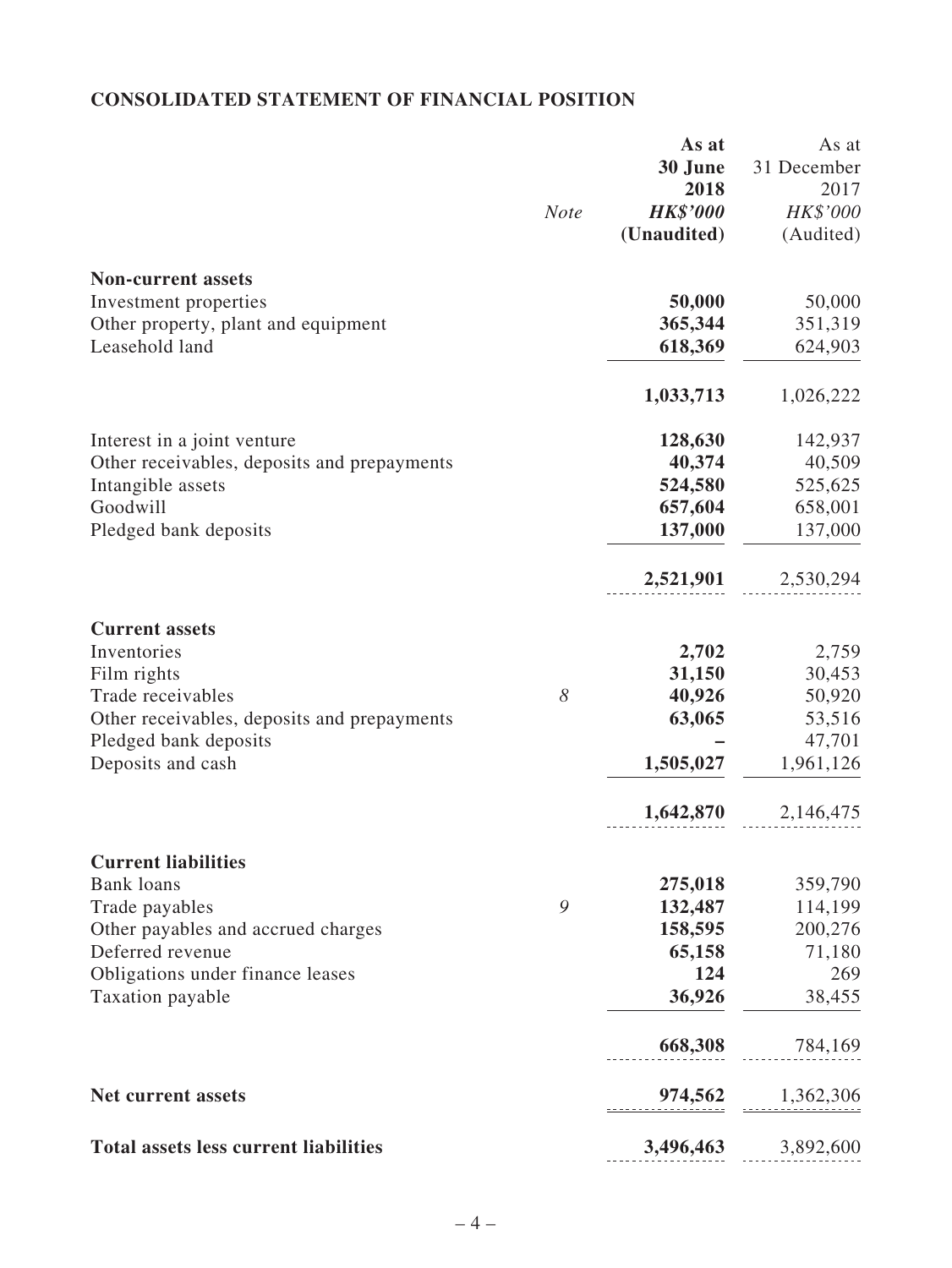|                                             | As at           | As at       |
|---------------------------------------------|-----------------|-------------|
|                                             | 30 June         | 31 December |
|                                             | 2018            | 2017        |
|                                             | <b>HK\$'000</b> | HK\$'000    |
|                                             | (Unaudited)     | (Audited)   |
| <b>Non-current liabilities</b>              |                 |             |
| <b>Bank loans</b>                           | 1,147,519       | 875,140     |
| Deferred tax liabilities                    | 171,685         | 174,778     |
|                                             | 1,319,204       | 1,049,918   |
|                                             |                 |             |
| <b>NET ASSETS</b>                           | 2,177,259       | 2,842,682   |
| <b>CAPITAL AND RESERVES</b>                 |                 |             |
| Share capital                               | 279,967         | 279,967     |
| Reserves                                    | 1,897,748       | 2,563,046   |
| Total equity attributable to equity holders |                 |             |
| of the Company                              | 2,177,715       | 2,843,013   |
| <b>Non-controlling interests</b>            | (456)           | (331)       |
|                                             |                 |             |
| <b>TOTAL EQUITY</b>                         | 2,177,259       | 2,842,682   |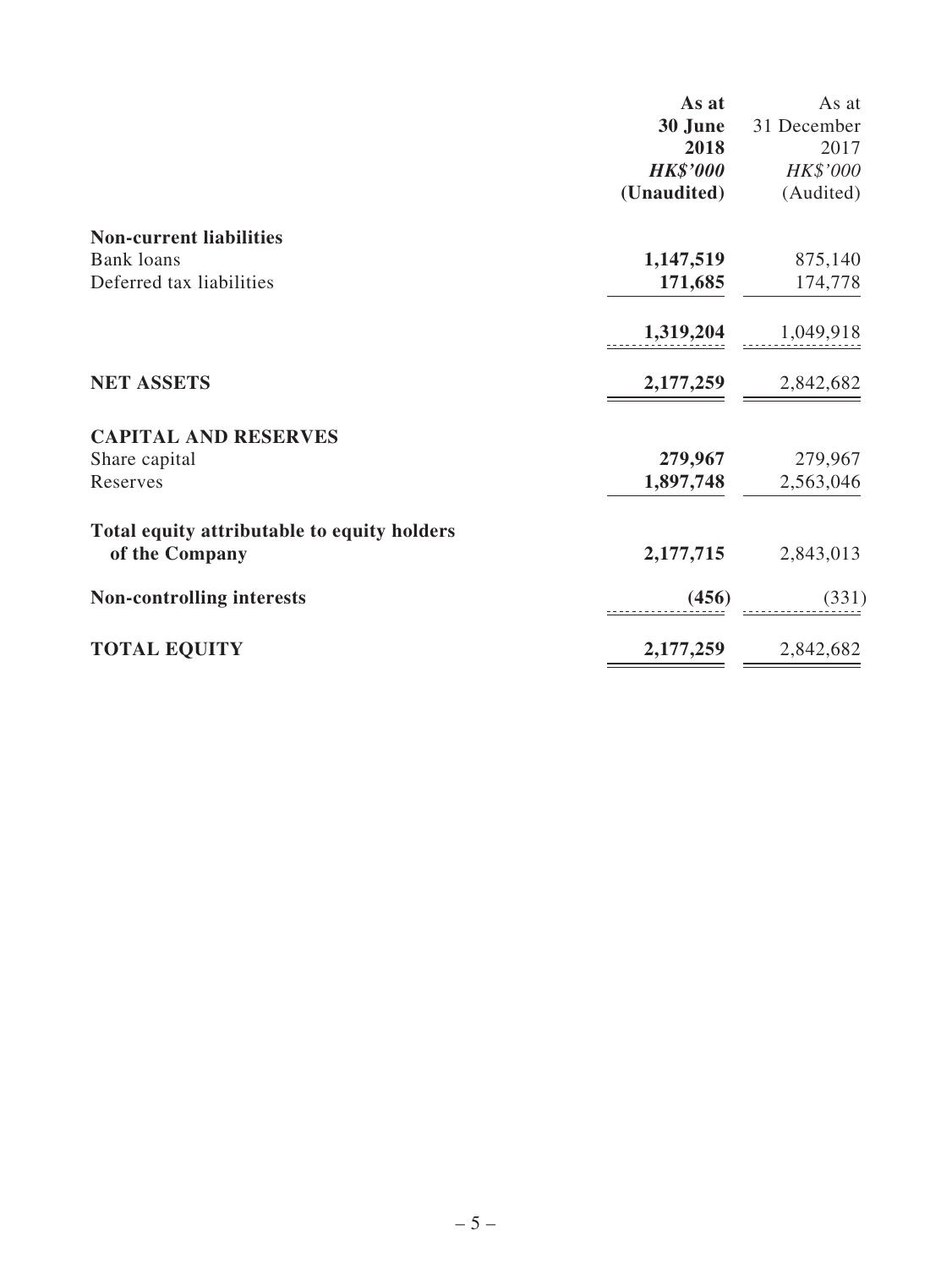## **NOTES TO THE UNAUDITED INTERIM FINANCIAL STATEMENTS**

#### **1 BASIS OF PREPARATION**

The interim results set out in this announcement do not constitute the Group's interim financial report for the six months ended 30 June 2018 but are extracted from that interim report.

The interim financial statements have been prepared in accordance with the applicable disclosure provisions of the Rules Governing the Listing of Securities on The Stock Exchange of Hong Kong Limited, including compliance with Hong Kong Accounting Standard ("HKAS") 34, *Interim financial reporting*, issued by the Hong Kong Institute of Certified Public Accountants ("HKICPA"). It was authorised for issue on 27 August 2018.

The interim financial statements have been prepared in accordance with the same accounting policies adopted in the 2017 annual financial statements, except for the accounting policy changes that are expected to be reflected in the 2018 annual financial statements as set out in note 2.

The preparation of the interim financial statements in conformity with HKAS 34 requires management to make judgements, estimates and assumptions that affect the application of policies and reported amounts of assets and liabilities, income and expenses on a year to date basis. Actual results may differ from these estimates.

The interim financial statements contain condensed consolidated financial statements and selected explanatory notes. The notes include an explanation of events and transactions that are significant to an understanding of the changes in financial position and performance of the Group since the 2017 annual financial statements.

The interim financial statements are unaudited, but have been reviewed by KPMG in accordance with Hong Kong Standard on Review Engagements 2410, *Review of interim financial information performed by the independent auditor of the entity*, issued by the HKICPA.

#### **2 CHANGES IN ACCOUNTING POLICIES**

The HKICPA has issued a number of new HKFRSs and amendments to HKFRSs that are first effective for the current accounting period of the Group. Of these, the following developments are relevant to the Group's financial statements:

- • HKFRS 9, *Financial instruments*
- • HKFRS 15, *Revenue from contracts with customers*
- • HK(IFRIC) 22, *Foreign currency transactions and advance consideration*

None of these developments has had a material effect on how the Group's results and financial position for the current or prior periods have been prepared or presented in the interim financial statements.

The Group has not applied any new standard or interpretation that is not yet effective for the current accounting period.

#### **3 REVENUE**

Revenue represents income from the sale of film, video and television rights, film and television drama distribution, theatre operation, food and beverage, promotion and advertising services, agency and consultancy services and proceeds from the sale of audio visual products.

The Group's customer base is diversified and there is no customer with whom transactions have exceeded 10% of the Group's revenue.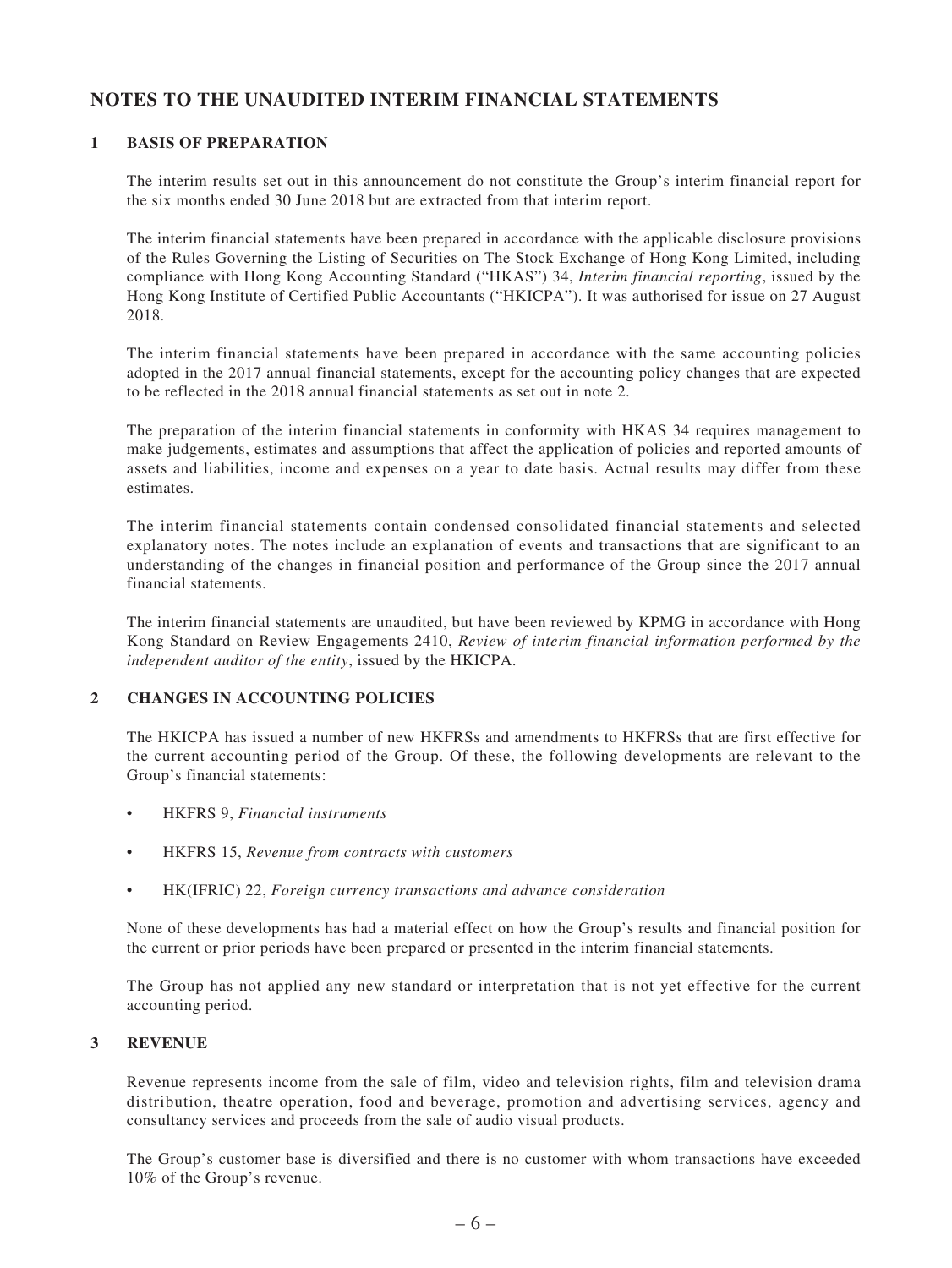#### **4 SEGMENT REPORTING**

The Group manages its businesses by geography. In a manner consistent with the way in which information is reported internally to the Group's most senior executive management for the purposes of resources allocation and performance assessment, the Group has presented the following reportable segments. No operating segments have been aggregated to form the reportable segments, which are as follows:

- Hong Kong
- Mainland China
- Singapore
- **Taiwan**

The results of the Group's revenue from external customers for entities located in Hong Kong, Mainland China, Singapore and Taiwan are set out in the table below.

Each of the above reportable segments primarily derives its revenue from film exhibition, film and video distribution, film and television programme production and the provision of advertising and consultancy services. The reportable segments, Singapore and Taiwan, represent the performance of the joint ventures operating in Singapore and Taiwan, respectively for the six months ended 30 June 2017. The joint venture in Singapore was reclassified to a subsidiary on 25 October 2017 following the acquisition of the remaining 50% equity interest in the joint venture by the Group. For the purposes of assessing segment performance and allocating resources between segments, the Group's senior executive management monitors the revenue and results attributable to each reportable segment on the following bases:

#### **Segment revenue and results**

Revenue is allocated to the reportable segments based on the local entities' location of external customers. Expenses are allocated to the reportable segments with reference to sales generated by those segments and the expenses incurred by those geographical locations or which otherwise arise from the depreciation and amortisation of assets attributable to those segments.

The measure used for reporting segment profit is adjusted operating profit after taxation where net finance costs, exchange differences and extraordinary items are excluded. To arrive at adjusted operating profit after taxation, the Group's profit is further adjusted for items not specifically attributable to individual segments, such as directors' and auditors' remuneration and head office or corporate administration costs.

In addition to receiving segment information concerning operating profit after taxation, management is provided with segment information concerning revenue.

Management evaluates performance primarily based on operating profit including the share of results of joint ventures of each segment. Intra-segment pricing is generally determined on an arm's length basis.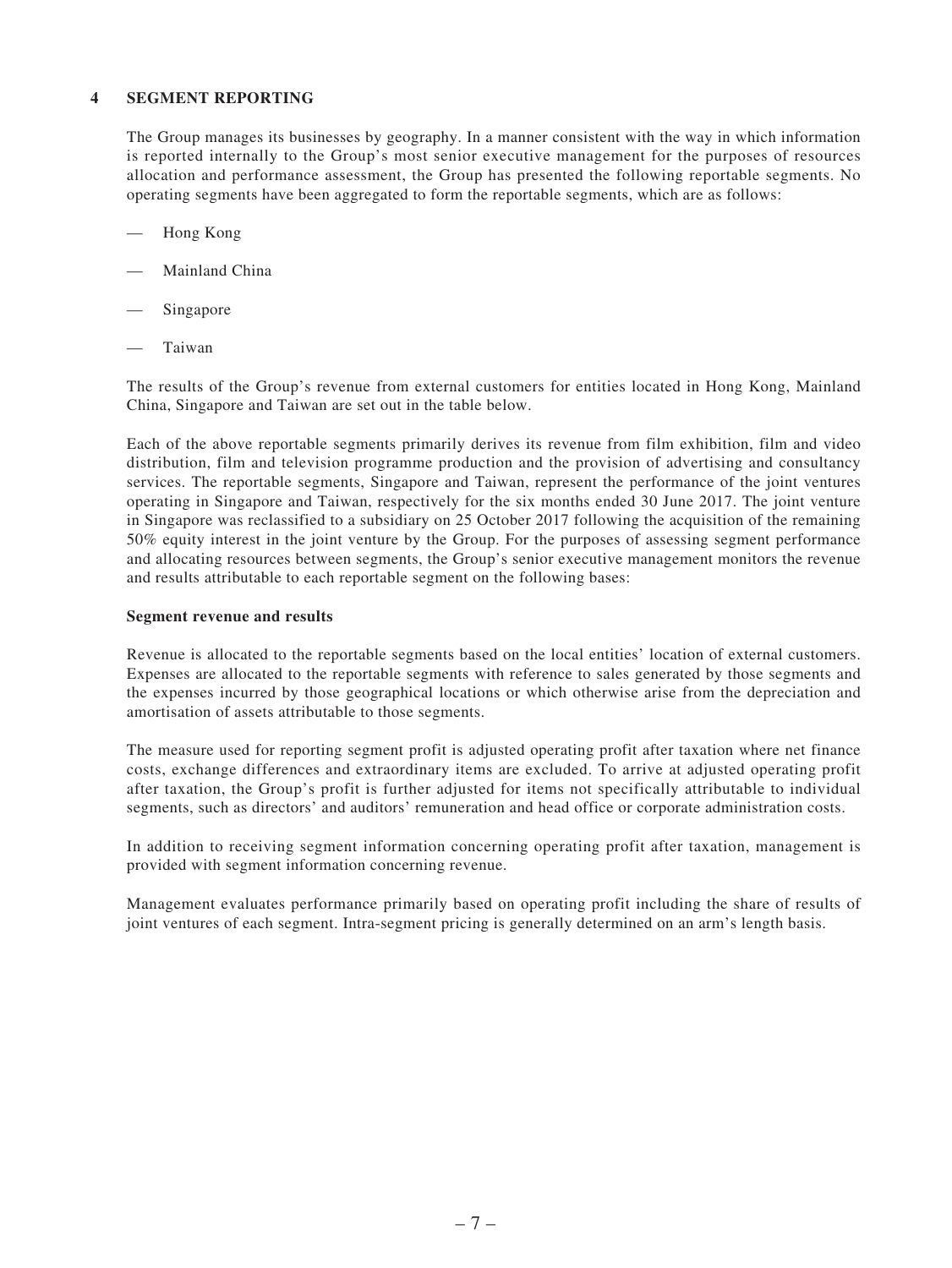Segment information regarding the Group's revenue and results by geographical market is presented below:

| <b>Hong Kong</b><br><b>Mainland China</b><br>Taiwan<br>Singapore                                                                                                                                                                                                                                                                                            | Total                               |
|-------------------------------------------------------------------------------------------------------------------------------------------------------------------------------------------------------------------------------------------------------------------------------------------------------------------------------------------------------------|-------------------------------------|
|                                                                                                                                                                                                                                                                                                                                                             |                                     |
| 2017<br>2017<br>2018<br>2017<br>2018<br>2018<br>2017<br>2018                                                                                                                                                                                                                                                                                                | 2018<br>2017                        |
| HK\$'000<br>HK\$'000<br><b>HK\$'000</b><br><b>HK\$'000</b><br><b>HK\$'000</b><br>HK\$'000<br><b>HK\$'000</b><br><b>HK\$'000</b><br>HK\$'000                                                                                                                                                                                                                 | HK\$'000                            |
| Segment revenue:                                                                                                                                                                                                                                                                                                                                            |                                     |
| Revenue<br>$-$ Exhibition<br>104,345<br>127,045<br>476,892<br>408,076<br>203,381<br>240,768<br>235,802<br>753,189<br>16,285<br>157<br>49<br>5,729<br>- Distribution and production<br>10,869<br>18,283<br>1,619<br>2,854<br>30,928<br>$-$ Corporate<br>825<br>1,318<br>$\overline{\phantom{0}}$<br>$\qquad \qquad -$<br>$\overline{a}$<br>$\qquad \qquad -$ | 1,043,120<br>24,917<br>825<br>1,318 |
| 116,039<br>157<br>476,941<br>426,359<br>209,110<br>242,387<br>238,656<br>Reportable segment revenue<br>144,648<br>784,942                                                                                                                                                                                                                                   | 1,069,355                           |
| Reportable segment profit/<br>(loss) after taxation<br>6,822<br>14,702<br>(13, 693)<br>3,786<br>34,930<br>18,874<br>14,351<br>81,629<br>69,626                                                                                                                                                                                                              | 67,769                              |
| <b>Reconciliation - Revenue</b>                                                                                                                                                                                                                                                                                                                             |                                     |
| Reportable segment revenue<br>784,942<br>Share of revenue from joint<br>ventures in Singapore                                                                                                                                                                                                                                                               | 1,069,355                           |
| and Taiwan<br>(242, 387)<br>Elimination of                                                                                                                                                                                                                                                                                                                  | (447,766)                           |
| (13,570)<br>intra-segment revenue<br>Others<br>(8,664)                                                                                                                                                                                                                                                                                                      | (830)<br>(1,866)                    |
| 520,321                                                                                                                                                                                                                                                                                                                                                     | 618,893                             |
| Reconciliation - Profit/<br>(loss) before taxation                                                                                                                                                                                                                                                                                                          |                                     |
| Reportable profit after<br>taxation from<br>external customers<br>81,629                                                                                                                                                                                                                                                                                    | 67,769                              |
| Unallocated operating                                                                                                                                                                                                                                                                                                                                       |                                     |
| (33, 187)<br>expenses, net<br>Non-controlling interests                                                                                                                                                                                                                                                                                                     | (176, 370)<br>(1,929)<br>(135)      |
| Income tax charge/(credit)<br>17,522                                                                                                                                                                                                                                                                                                                        | (5, 542)                            |
| 65,829<br>Profit/(loss) before taxation                                                                                                                                                                                                                                                                                                                     | (116,072)                           |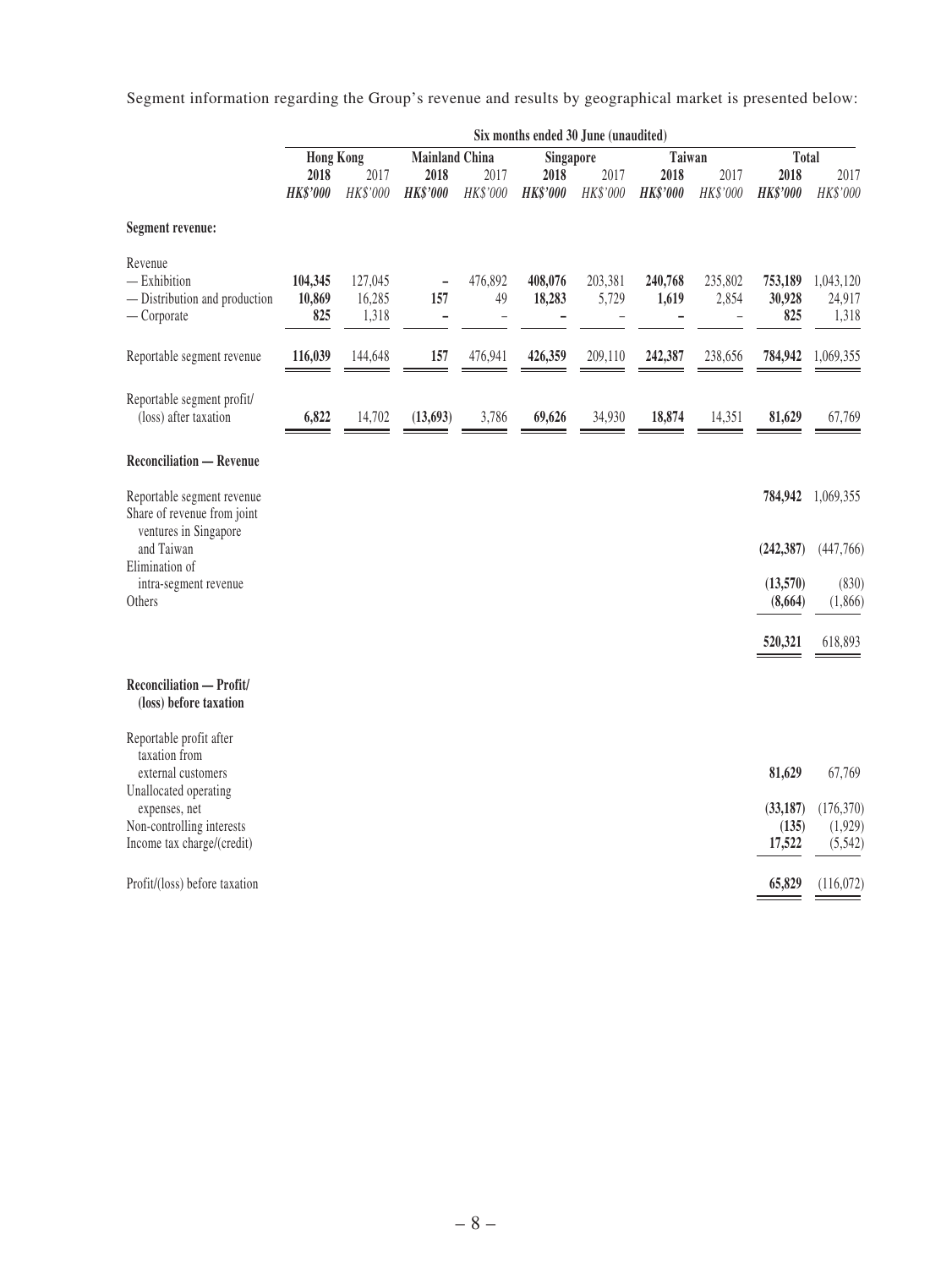## **5 PROFIT/(LOSS) BEFORE TAXATION**

Profit/(loss) before taxation is arrived at after charging/(crediting):

|     |                                                           | Six months<br>ended<br>30 June 2018<br><b>HK\$'000</b><br>(Unaudited) | Six months<br>ended<br>30 June 2017<br>HK\$'000<br>(Unaudited) |
|-----|-----------------------------------------------------------|-----------------------------------------------------------------------|----------------------------------------------------------------|
| (a) | <b>Finance costs</b>                                      |                                                                       |                                                                |
|     | Interest on bank loans                                    | 22,498                                                                |                                                                |
|     | Interest on convertible bonds                             |                                                                       | 12,457<br>17,126                                               |
|     | Interest on put options to non-controlling interest       |                                                                       | 11,212                                                         |
|     | Finance charges on obligations under finance leases       | 7                                                                     | 1,585                                                          |
|     | Other ancillary borrowing costs                           | 2,778                                                                 | 695                                                            |
|     |                                                           | 25,283                                                                | 43,075                                                         |
|     |                                                           | Six months                                                            | Six months                                                     |
|     |                                                           | ended                                                                 | ended                                                          |
|     |                                                           | 30 June 2018                                                          | 30 June 2017                                                   |
|     |                                                           | <b>HK\$'000</b>                                                       | HK\$'000                                                       |
|     |                                                           | (Unaudited)                                                           | (Unaudited)                                                    |
| (b) | Other items                                               |                                                                       |                                                                |
|     | Cost of inventories                                       | 18,618                                                                | 19,980                                                         |
|     | Cost of services provided                                 | 174,940                                                               | 221,028                                                        |
|     | Fair value loss on a derivative financial asset           |                                                                       | 70,236                                                         |
|     | Depreciation of property, plant and equipment             | 37,425                                                                | 12,272                                                         |
|     | Amortisation of film rights                               | 2,169                                                                 | 2,866                                                          |
|     | Equity-settled share-based payment expenses               |                                                                       | 25,429                                                         |
|     | (Gain)/loss on disposals of property, plant and equipment | (267)                                                                 | 692                                                            |
|     | Exchange gain, net                                        | (4,219)                                                               | (28, 421)                                                      |
|     | Interest income from bank deposits                        | (15,003)                                                              | (6,380)                                                        |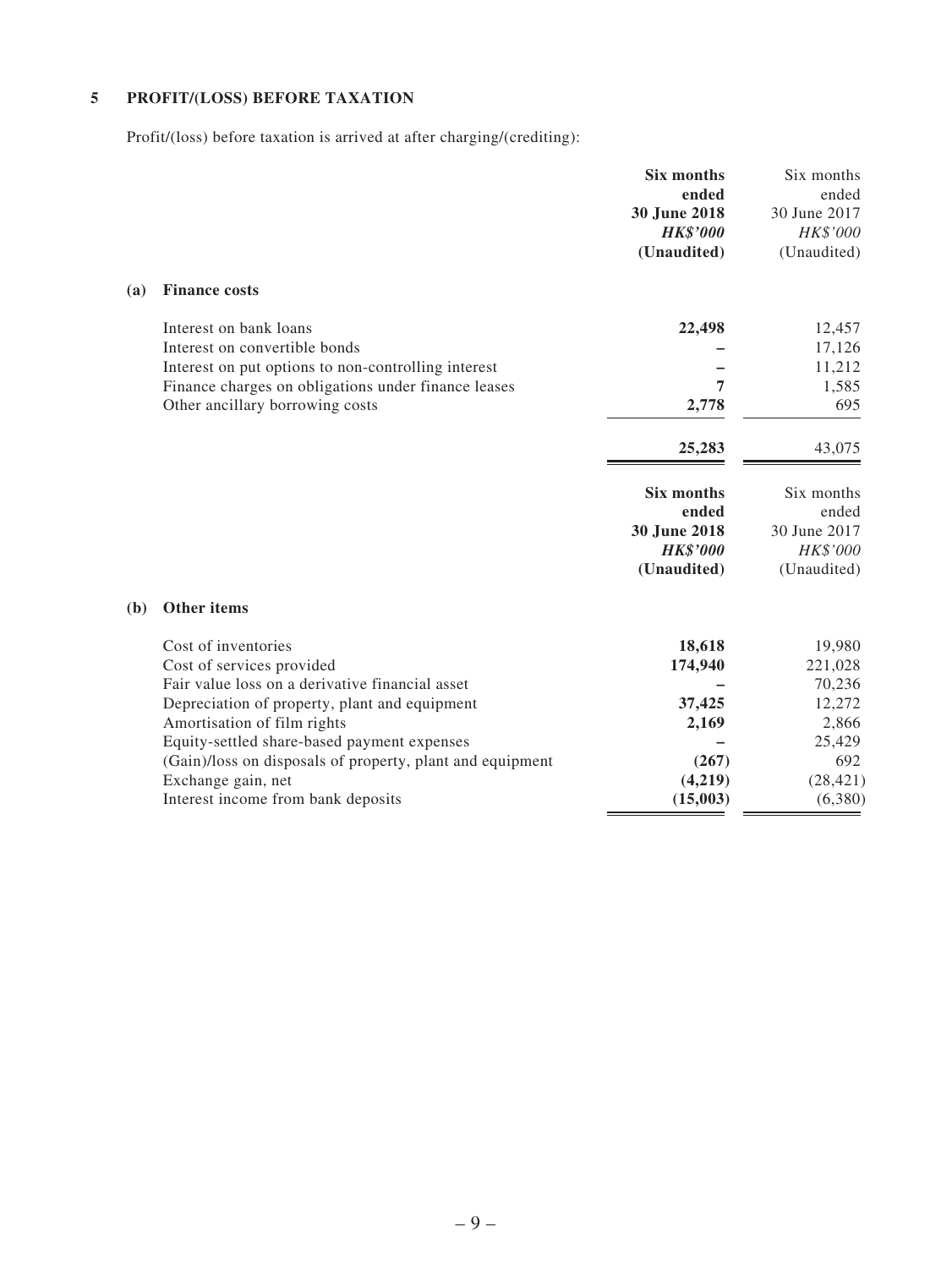#### **6 INCOME TAX**

Taxation in the consolidated income statement represents:

|                                                    | Six months      | Six months   |
|----------------------------------------------------|-----------------|--------------|
|                                                    | ended           | ended        |
|                                                    | 30 June 2018    | 30 June 2017 |
|                                                    | <b>HK\$'000</b> | HK\$'000     |
|                                                    | (Unaudited)     | (Unaudited)  |
| Current income tax                                 |                 |              |
| Provision for Hong Kong tax                        | 1,002           | 2,303        |
| Provision for overseas tax                         | 19,698          | 7,214        |
| (Over)/under provision in respect of prior periods | (561)           | 289          |
|                                                    | 20,139          | 9,806        |
| Deferred $tax -overse$                             |                 |              |
| Origination and reversal of temporary differences  | (2,617)         | (15,348)     |
| Actual tax charge/(credit)                         | 17,522          | (5, 542)     |

The provision for Hong Kong Profits Tax is calculated by applying the estimated annual effective tax rate of 16.5% (2017: 16.5%) to the six months ended 30 June 2018.

Taxation for subsidiaries outside Hong Kong is similarly calculated using the estimated annual effective rates of taxation that are expected to be applicable in the relevant jurisdictions.

#### **7 EARNINGS/(LOSS) PER SHARE**

#### **(a) Basic earnings/(loss) per share**

The calculation of basic earnings/(loss) per share is based on the profit attributable to equity holders of the Company of HK\$48,442,000 (six months ended 30 June 2017: loss of HK\$108,601,000) and the weighted average number of ordinary shares of 2,799,669,050 (2017: 2,743,065,878 shares) in issue during the period.

*Weighted average number of ordinary shares (basic)*

|                                                          | 2018<br><b>Number</b><br>of shares | 2017<br><b>Number</b><br>of shares |
|----------------------------------------------------------|------------------------------------|------------------------------------|
| Issued ordinary shares at 1 January                      | (Unaudited)<br>2,799,669,050       | (Unaudited)<br>2,742,519,248       |
| Effect of share options exercised                        |                                    | 546,630                            |
| Weighted average number of ordinary shares as at 30 June | 2,799,669,050                      | 2,743,065,878                      |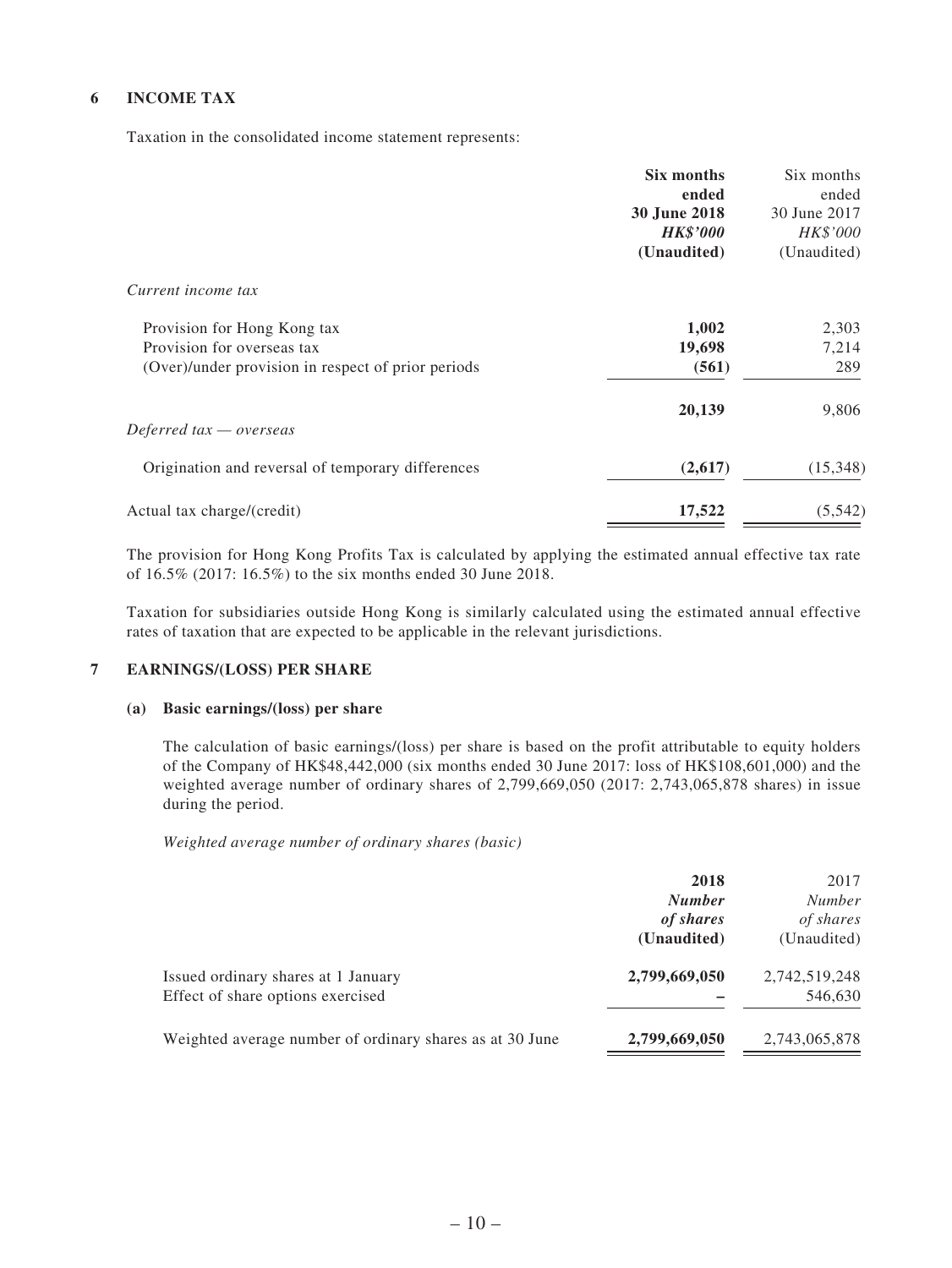#### **(b) Diluted earnings/(loss) per share**

Diluted earnings/(loss) per share is calculated by adjusting the weighted average number of ordinary shares outstanding to assume exercise or conversion of all dilutive potential ordinary shares. The Company does not have any dilutive potential ordinary shares at 30 June 2018. Diluted earnings per share for the six months ended 30 June 2018 is the same as the basic earnings per share.

As at 30 June 2017, the Company had two categories of dilutive potential ordinary shares including share options and convertible bonds. For the six months ended 30 June 2017, the potential ordinary shares arising from the assumed conversion of convertible bonds and exercise of share options were not included in the calculation of adjusted loss per share as they were either anti-dilutive or had no dilutive effect.

#### **8 TRADE RECEIVABLES**

The Group usually grants credit periods ranging from one to three months. Each customer has a credit limit and overdue balances are regularly reviewed by management.

As of the end of the reporting period, the ageing analysis of trade receivables, based on the invoice date and net of allowance for doubtful debts, is as follows:

|                                   | As at           | As at       |
|-----------------------------------|-----------------|-------------|
|                                   | 30 June         | 31 December |
|                                   | 2018            | 2017        |
|                                   | <b>HK\$'000</b> | HK\$'000    |
|                                   | (Unaudited)     | (Audited)   |
| Within 1 month                    | 16,089          | 42,125      |
| Over 1 month but within 2 months  | 13,431          | 5,228       |
| Over 2 months but within 3 months | 5,293           | 196         |
| Over 3 months                     | 6,113           | 3,371       |
|                                   | 40,926          | 50,920      |

As at 30 June 2018, trade receivables of the Group include an amount of HK\$Nil (31 December 2017: HK\$30,000) due from related companies and an amount of HK\$1,379,000 (31 December 2017: HK\$814,000) due from a joint venture, which are unsecured, interest-free and recoverable within one year.

#### **9 TRADE PAYABLES**

As of the end of the reporting period, the ageing analysis of trade payables, based on invoice date, is as follows:

|                       | As at           | As at       |
|-----------------------|-----------------|-------------|
|                       | 30 June         | 31 December |
|                       | 2018            | 2017        |
|                       | <b>HK\$'000</b> | HK\$'000    |
|                       | (Unaudited)     | (Audited)   |
| Current to 3 months   | 118,602         | 100,001     |
| Within 4 to 6 months  | 1,651           | 1,989       |
| Within 7 to 12 months | 1,002           | 1,323       |
| Over 1 year           | 11,232          | 10,886      |
|                       | 132,487         | 114,199     |

As at 30 June 2018, the trade payables of the Group include amounts totalling HK\$26,000 (31 December 2017: HK\$26,000) due to related companies which are unsecured, interest-free and repayable on demand.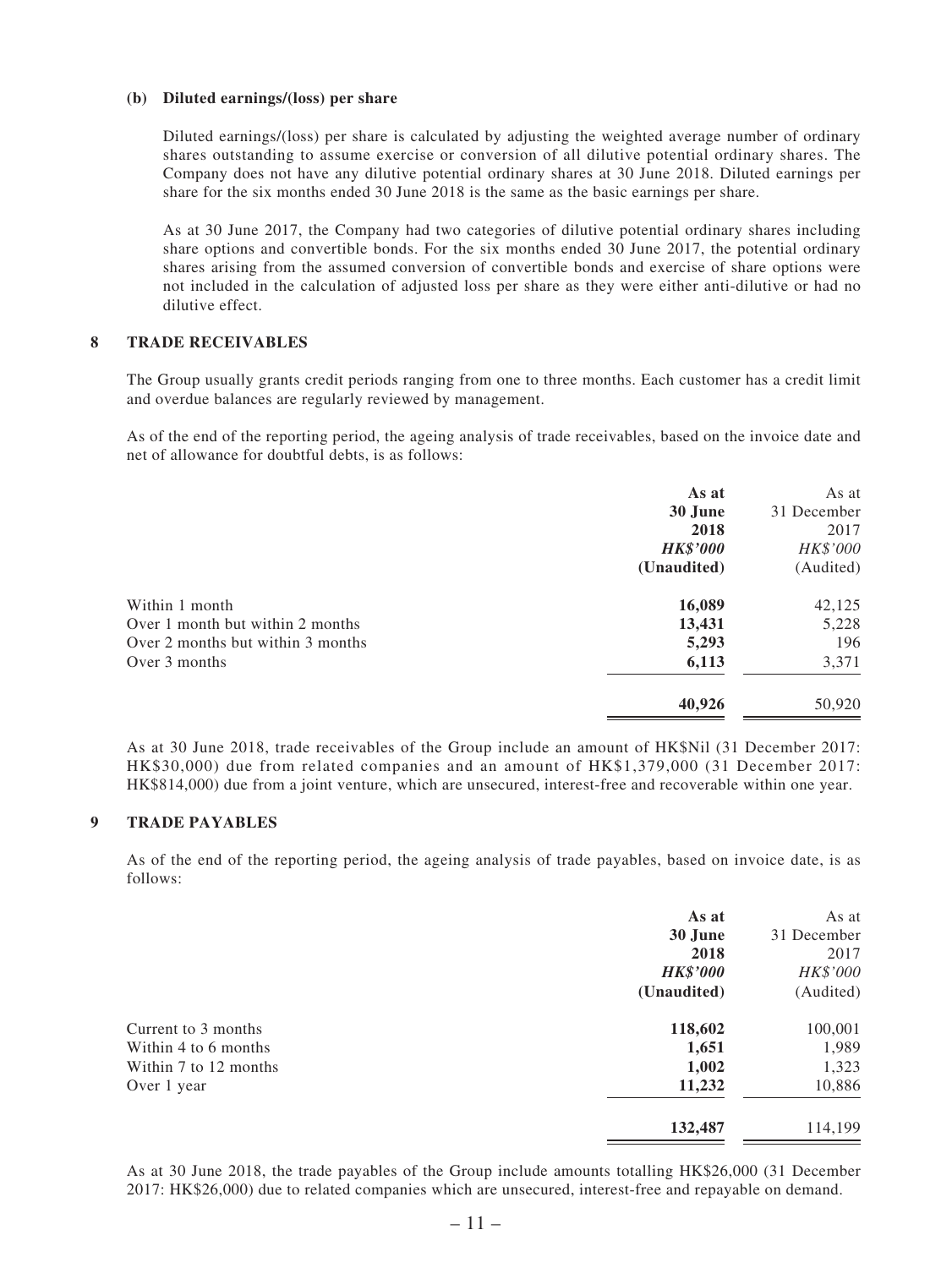## **MANAGEMENT DISCUSSION AND ANALYSIS**

### **BUSINESS REVIEW**

Subsequent to the acquisition of the remaining 50% equity interest in our Singapore business and the disposal of the Mainland China exhibition business in 2017, the Group is currently principally engaged in theatrical exhibition, cinema operation, film and TV programme distribution and production in Hong Kong, Mainland China, Singapore and Taiwan. During the period, lower contribution was reported for Hong Kong exhibition business due to the higher rental and staff costs while performance remained stable for all other segments.

### **Film Exhibition**

The Group opened a cinema with 6 screens in Singapore and closed a cinema with 5 screens in Hong Kong during the period. At 30 June 2018, we operated 31 cinemas with 250 screens in total across Hong Kong, Singapore and Taiwan. Our admission for film exhibition dropped from 26 million in the same period last year to 13 million in the current period as we disposed of all cinemas in Mainland China in 2017. The major Hollywood blockbusters released in this period were *Black Panther (*黑豹*), Tomb Raider (*盜墓者羅拉*), Ready Player One (*挑戰者*1* 號*), Avengers: Infinity War (*復仇者聯盟*3:* 無限之戰*), Deadpool 2 (*死侍*2)* and *Jurassic World: Fallen Kingdom (*侏羅紀世界*:* 迷失國度*)*. The major Korean language blockbusters was *Along With the Gods: The Two Worlds (*與神同行*)*. The major Chinese language blockbusters were *Agent Mr. Chan (*棟篤特工*)*, *A Beautiful Moment (*我的情敵女婿*)* in Hong Kong; *Wonderful! Liang Xi Mei (*旺得福梁細妹*)* in Singapore; and *GATAO 2 — The New Leader Rising (*角頭*2*:王者再起*)* in Taiwan.

### **Operating Statistics of the Group's Cinemas**

*(For the six months ended 30 June 2018)*

|                                   | <b>Hong Kong</b> | <b>Singapore</b> | Taiwan |
|-----------------------------------|------------------|------------------|--------|
| Number of cinemas*                |                  | -13              | 13     |
| Number of screens*                | 18               | 105              | 12.7   |
| Admissions ( <i>million</i> )     | 0.9              | 4.4              | 7.9    |
| Net average ticket price $(HK\$ ) | 90               | 62               | 62     |

\* as at 30 June 2018

The Group is dedicated to the provision of a diversified video and audio experience for its audiences. All screens in other cinemas of the Group are equipped with advanced digital equipment and are 3D compatible. There were 7 IMAX® screens available in the Group's cinemas located in Taiwan as at 30 June 2018. The Group has also been enhancing the experience for our audiences by equipping  $4DX^{TM}$ , D-Box Motion Chairs, Advanced Panorama Dolby Atoms and DTSX sound systems in our cinemas in different regions.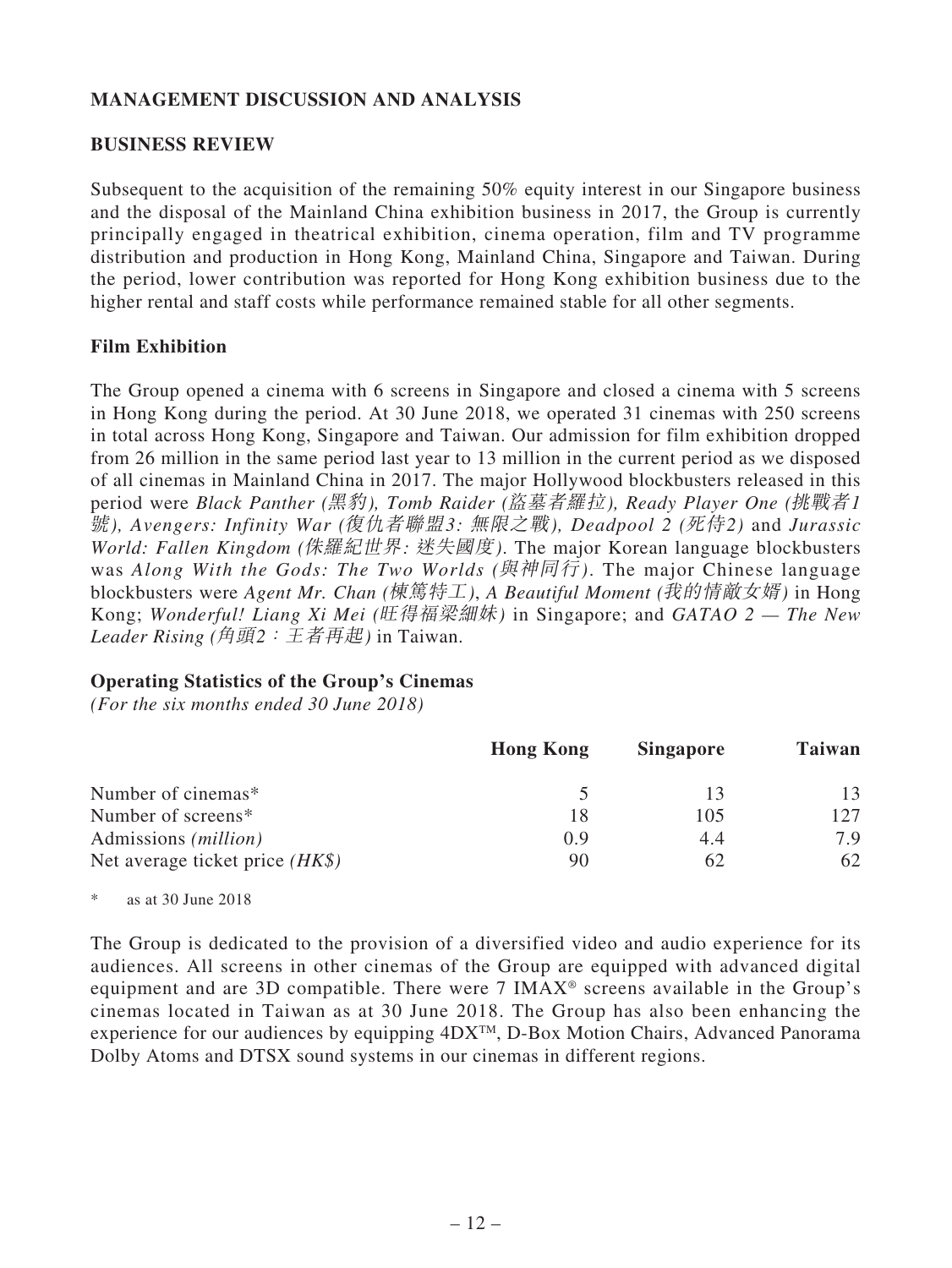## *Hong Kong*

*Operating Statistics of the Group's Cinemas in Hong Kong (For the six months ended 30 June 2018)*

|                                          | 2018 | 2017 |
|------------------------------------------|------|------|
| Number of cinemas*                       |      | 6    |
| Number of screens*                       | 18   | 23   |
| Admissions ( <i>million</i> )            | 0.9  | 1.3  |
| Net average ticket price $(HK\$ )        | 90   | 85   |
| Gross box office receipts (HK\$ million) | 81   | 106  |

\* as at 30 June

During the period under review, the Hong Kong market as a whole recorded gross box office receipts of HK\$988 million, a slight increase of 0.5% from HK\$983 million in the same period last year. The Group's cinemas in Hong Kong recorded box office receipts of HK\$81 million in this period (30 June 2017: HK\$106 million), representing a decrease of 24%. The decrease was primarily attributable to the closure of GH Tsing Yi cinema with 5 screens in January 2018. Net average ticket price of the Group grew 6% to HK\$90 in Hong Kong since more alternative content shows with higher average ticket price were held and the general increase in the average ticket prices for the period.

To diversify the scope of our cinemas as entertainment hubs, we showed 73 alternative contents in the first half of 2018, an increase of 18% from 62 in the same period last year. It was encouraging that we developed a competent team in organising the alternative contents and a strong base of alternative content fans. It was proven by our successful alternative content shows such as the Live Broadcast "*LOVELIVE! SUNSHINE!!*" and the Live Broadcast "*GARUPA LIVE Live Viewing*", which, respectively, reached a remarkable 67% and 98% fill rates and the two broadcasts recorded an average ticket price of HK\$330 and HK\$280, respectively.

Screen advertising was also a new profit driver to our Hong Kong region as we have already contracted with 23 cinemas as at 30 June 2018, we expected steady growth in revenue and profit in the coming years.

### *Singapore*

*Operating Statistics of the Group's Cinemas in Singapore (For the six months ended 30 June 2018)*

|                                   | 2018        | 2017 |
|-----------------------------------|-------------|------|
| Number of cinemas*                | 13          | 11   |
| Number of screens*                | 105         | 91   |
| Admissions ( <i>million</i> )     | 4.4         | 4.7  |
| Net average ticket price $(S\$ )  | <b>10.6</b> | 10.6 |
| Box office receipts (S\$ million) | 46.1        | 50.3 |

as at 30 June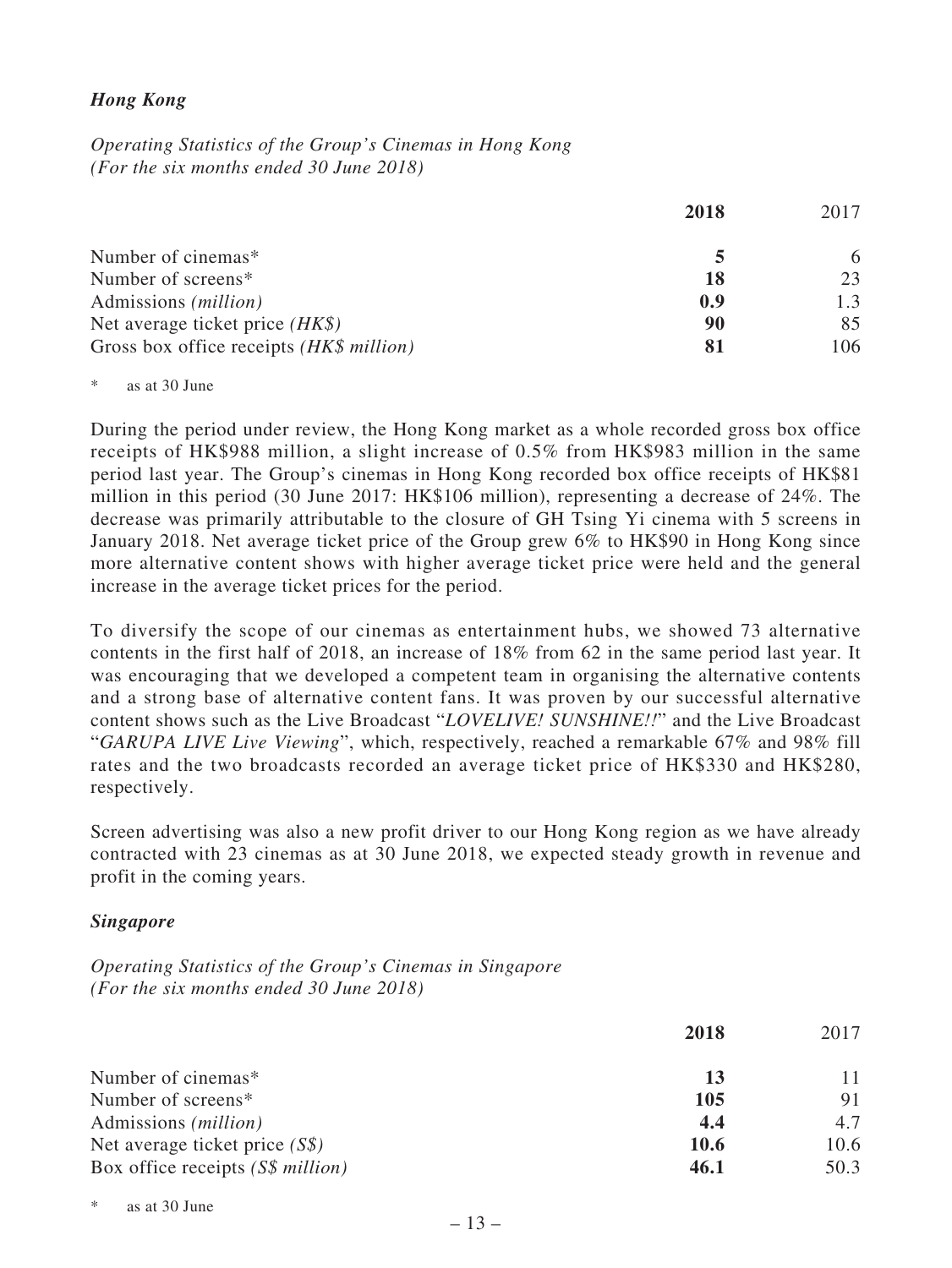During the period, the Singapore market box office receipts dropped by 11% to S\$98 million (30 June 2017: S\$110 million) due to lack of record breaking blockbusters. Golden Village cinemas reported box office receipts of S\$46 million (30 June 2017: S\$50 million), representing a decrease in box office receipts of 8% compared to same period last year. The Group's results outperformed the overall Singapore market and we continued to be the market leader with a market share of 47.2% (45.7% in 30 June 2017). Golden Village cinemas' automated ticketing machines and auto-gates give patrons an easy, fast and efficient cinematic experience like none of the other competitors in Singapore.

Hollywood blockbusters are always popular in Singapore and bring a stable profit contribution to the Group. Hollywood blockbusters released during the year included *Black Panther (*黑豹*), Tomb Raider (*盜墓者羅拉*), Ready Player One (*挑戰者*1*號*), Avengers: Infinity War (*復仇者 聯盟*3:* 無限之戰*), Deadpool 2 (*死侍*2)* and *Jurassic World: Fallen Kingdom (*侏羅紀世界*:* 迷 失國度*)*. Apart from the Hollywood blockbusters, a Korean language blockbuster: *Along With the Gods: The Two Worlds (*與神同行*)* was also welcomed by Singapore market. The major Chinese language blockbuster in Singapore was *Wonderful! Liang Xi Mei (*旺得福梁細妹*)*.

Since the completion of acquiring the remaining 50% equity interest of Dartina Development Limited (the "Acquisition") in October 2017, we changed the accounting of its results from equity accounting to full consolidation. For details of the Acquisition, please refer to the circular dated 19 December 2017 of the Company published on the website of The Hong Kong Exchanges and Clearing Limited.

### *Taiwan*

*Operating Statistics of the Group's Cinemas in Taiwan (For the six months ended 30 June 2018)*

|                                   | 2018 | 2017 |
|-----------------------------------|------|------|
| Number of cinemas*                | 13   | 13   |
| Number of screens*                | 127  | 127  |
| Admissions ( <i>million</i> )     | 7.9  | 8.3  |
| Net average ticket price (NTD)    | 239  | 236  |
| Box office receipts (NTD billion) | 1.9  | 2.0  |

\* as at 30 June

During the period, Taiwan's market box office receipts amounted to NTD5.4 billion, representing a decrease of 5% from NTD5.7 billion last year. The Group's 35.71% owned Vie Show cinema circuit ("Vie Show") recorded total box office receipts of NTD1,883 million (30 June 2017: NTD1,964 million), representing a decrease of 4% from last year as a result of the weakened market, however, it still outperformed the overall Taiwan market. Our share of profits from Vie Show's exhibition business increased from HK\$13.9 million to HK\$19.1 million compared to the corresponding period last year. Vie Show continued to be the largest film exhibitor in Taiwan with 38.4% of market share. Adhering to the Group's comprehensive entertainment hub strategy, Vie Show continues its operation in the popular "UNICORN" handmade popcorn counter in all its 13 cinemas and the Hello Kitty themed restaurant in the cinema located at Mitsui Outlet Park.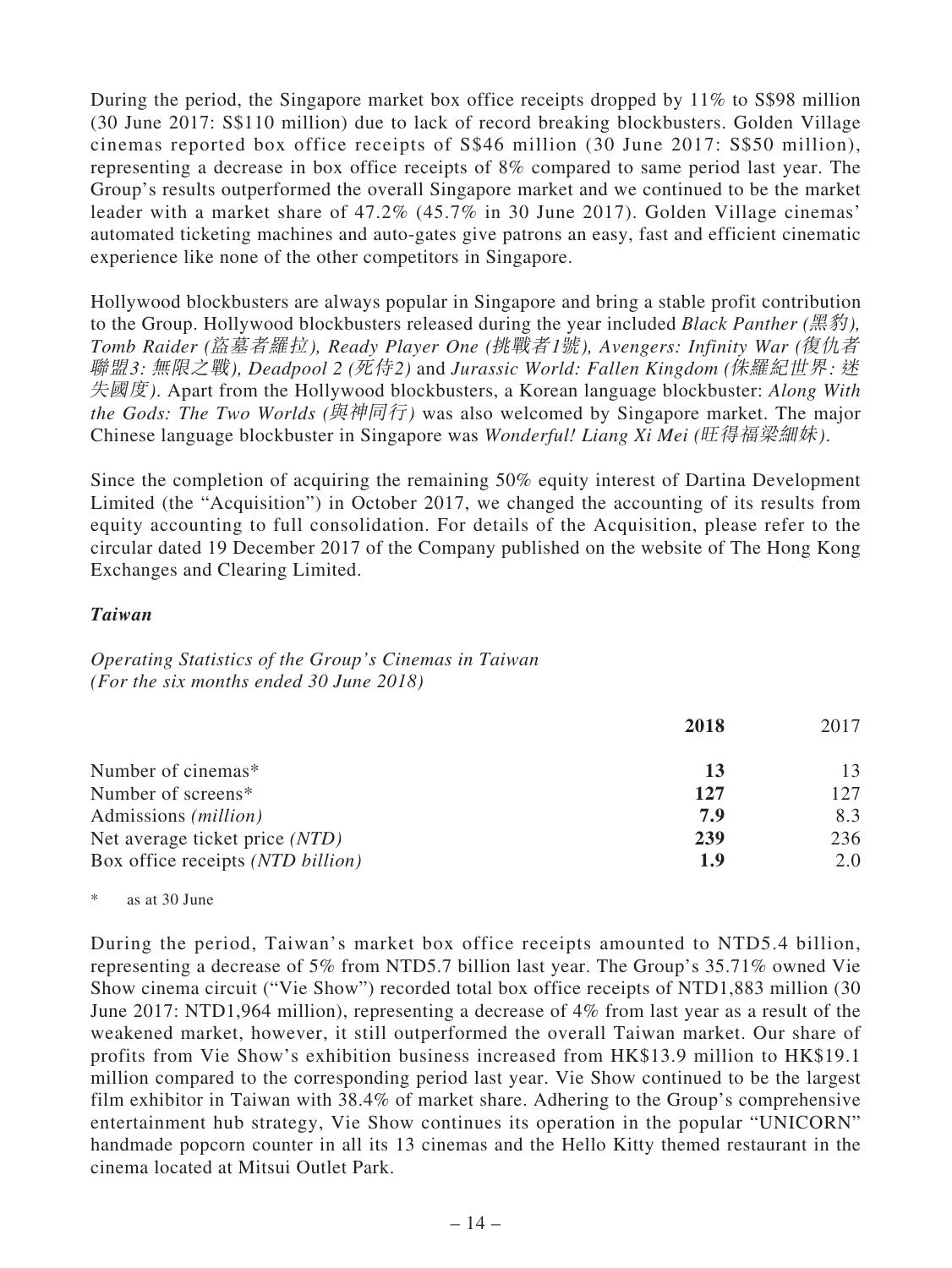## **Film & TV Programme Distribution and Production**

On an aggregated basis the Group's film distribution and production business recorded revenue of HK\$31 million (30 June 2017: HK\$25 million), representing an increase of 24% compared to last year. The distribution revenue was mainly generated by distributing some famous releases such as *Operation Red Sea (*紅海行動*), The Leakers (*洩密者們*)* and *50 First Kisses (50*次初吻*)* in Hong Kong, *Back to the Good Times (*花甲大人轉男孩*)* in Taiwan and *Along With the Gods: The Two Worlds (*與神同行*)* and *Wonderful! Liang Xi Mei (*旺得福梁細 妹*)* in Singapore. For the production sector, the Group will continue to invest independently and cooperatively with local and overseas studios to produce movies and TV programmes of high quality and carry out intellectual property redevelopment in the foreseeable future. The Group's film library with perpetual distribution rights kept on bringing steady licensing income to the Group.

## **FINANCIAL REVIEW**

### **Profit and Loss**

Profit attributable to the equity holders of the Company amounted to HK\$48 million as compared to the loss attributable to the equity holders of HK\$109 million in the same period last year. The loss recorded in the first half of 2017 was mainly contributed by several one-off expenses such as change in fair value of financial derivatives and the expenses from equitysettled share-based payment, no such one-off items happened in this period under review.

### **Segment revenue by region**

| HK\$ million<br>144.6<br>476.9<br>209.1 |
|-----------------------------------------|
|                                         |
|                                         |
|                                         |
|                                         |
| 238.7                                   |
| 1,069.3                                 |
|                                         |
| 2017                                    |
| HK\$ million                            |
| 14.7                                    |
| 3.8                                     |
| 34.9                                    |
| 14.4                                    |
| 67.8                                    |
|                                         |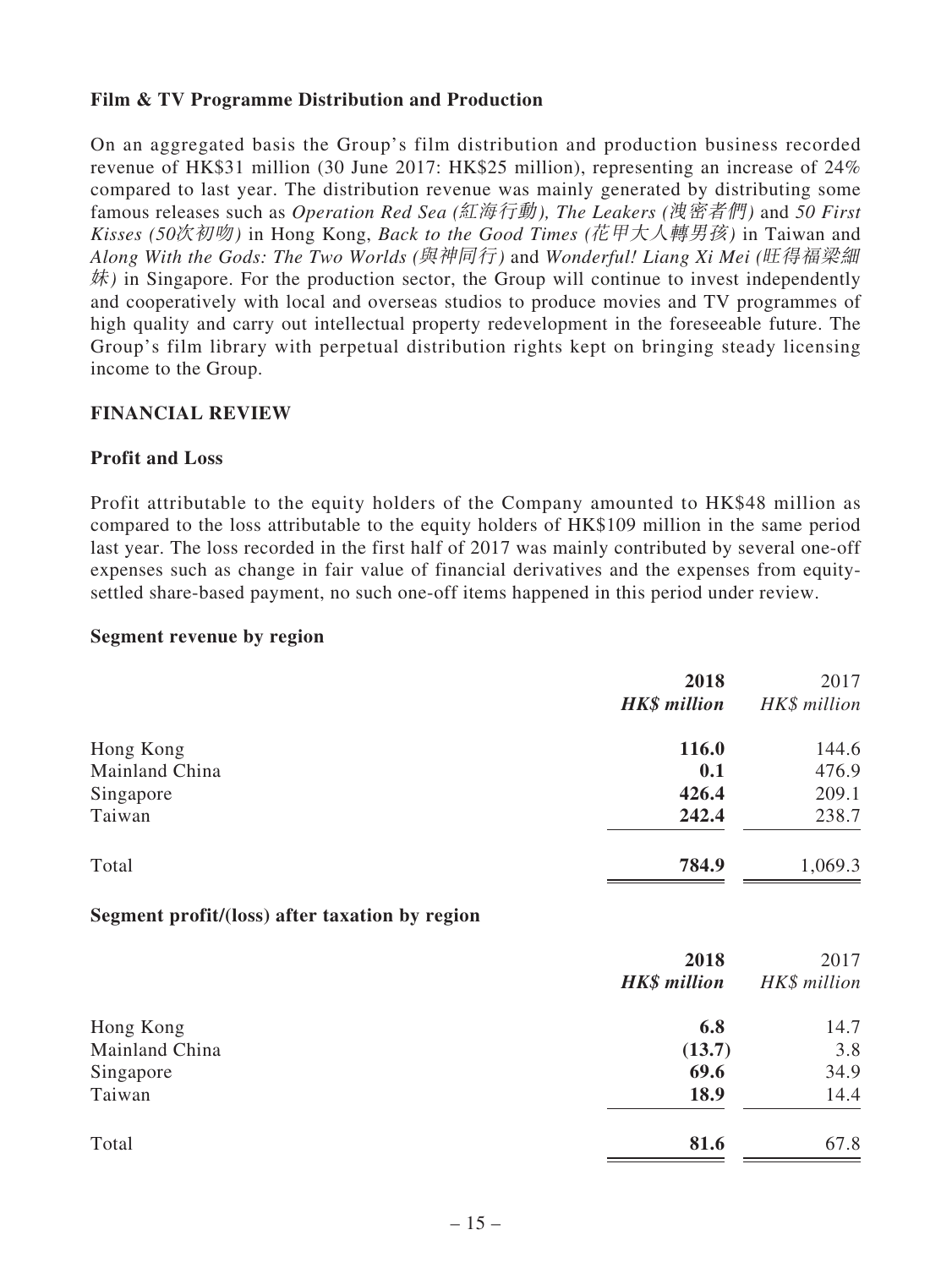In the first half of 2018, the Group's revenue decreased by 15.9% to HK\$520 million, mainly reflecting the disposal of the Mainland China exhibition business in 2017, being offset by the acquisition of the remaining 50% interest in our Singapore business which changed the accounting of its results from equity accounting to full consolidation upon the completion on 25 October 2017. Revenue from Hong Kong market dropped due to the closure of GH Tsing Yi cinema in January 2018. The Group's results in Singapore and Taiwan outperformed the overall markets and we continued to be the market leader in these two regions. The Group's gross profit decreased by 13.4% to HK\$325 million but gross profit margin improved slightly by 1% to 62%.

Share of profits of joint ventures in 2018 amounted to HK\$18.5 million, representing a decrease of 63.3%. The decrease was mainly reflecting the change of our accounting of the Singapore business which contributed HK\$34.1 million in 2017. Results of the Taiwan business alone was an increase of 13%.

## **Statement of Financial Position**

Our financial position remained healthy. The Group's net assets decreased by HK\$666 million, from HK\$2,843 million as at 31 December 2017 to HK\$2,177 million as at 30 June 2018. Total assets decreased by HK\$512 million to HK\$4,165 million. This was mainly due to the payment of a special dividend of HK\$708 million in February 2018. Cash and cash equivalents of the Group was HK\$1,505 million (31 December 2017: HK\$1,961 million). Outstanding borrowings amounted to HK\$1,423 million (31 December 2017: HK\$1,235 million), which comprised mainly interest-bearing bank loans. The interest-bearing bank loans were secured by pledged cash, properties, corporate guarantees and equity interests of subsidiaries. The Group's gearing ratio (measured as total borrowings to total assets) stood at 34.2% (31 December 2017: 26.4%) and the Group was in a net cash position (measured as cash and bank deposits less total borrowings) of HK\$219 million (31 December 2017: HK\$911 million).

## **OUTLOOK**

While concerns over rising US interest rates and the full impact of the trade war between the world's two largest economic powers has yet to be felt, it has nonetheless started to affect market sentiment and consumer spending. The overall operating environment will become increasingly challenging. We are making preparations in advance to tackle the possible adversity. We will continue to strengthen our core competencies, while at the same time focus on reviewing our upcoming cinema expansion strategy as well as seek out further opportunities to new investment projects.

In Hong Kong, the Group will further invest into the film exhibition business by opening two new cinemas in the second half of 2018. Riding on the success of alternative contents in previous years, the Group will cooperate with different business partners to offer a variety of events including live broadcasting of Japanese and Korean mini-concerts and fans meeting in the cinemas. It is expected that the growth of demand for alternative shows will continue to bring considerable profit to the Group. At the same time, the Group will keep selectively invest in film and video production and distribution business as well as any high return projects.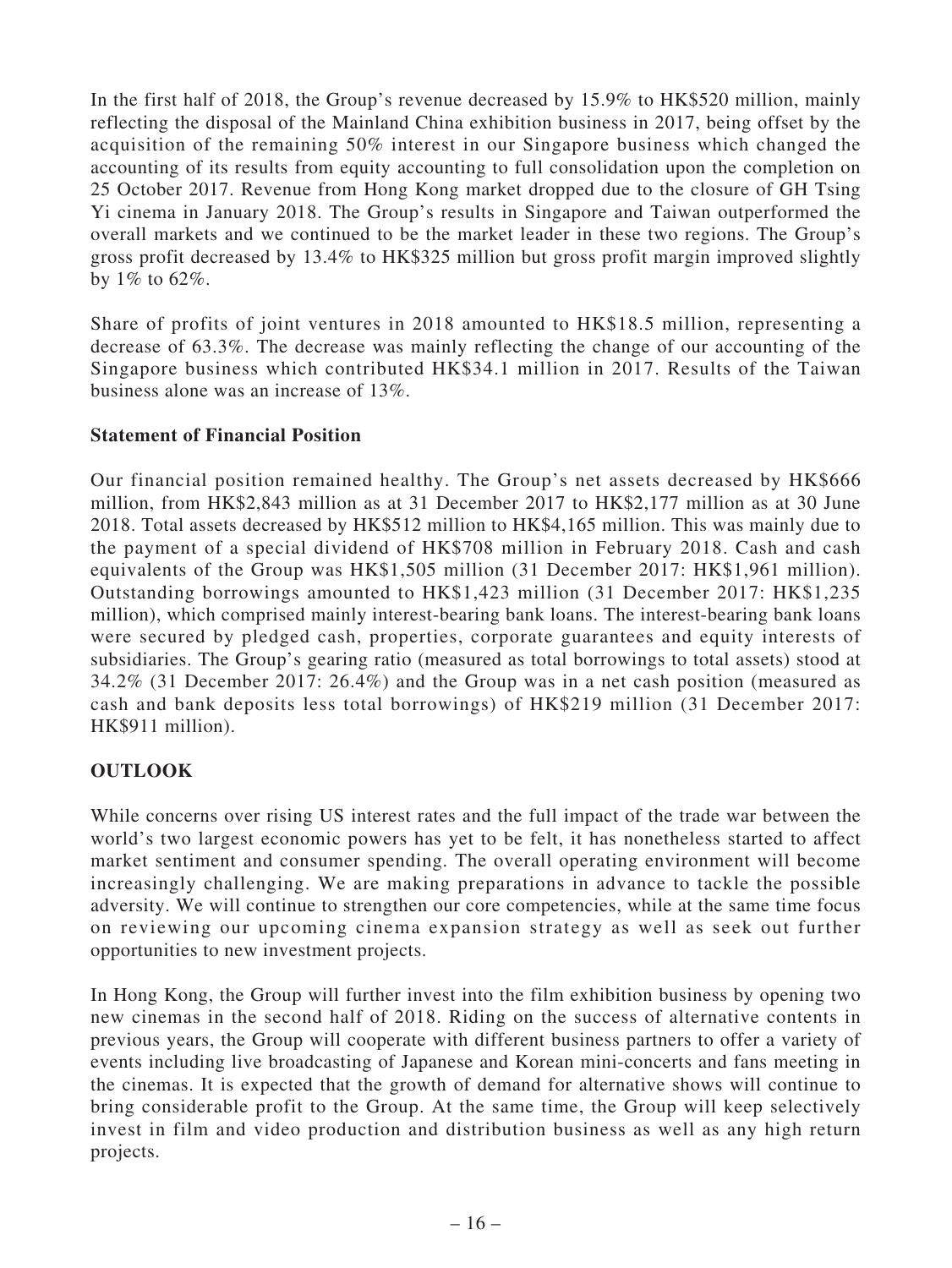In Singapore, the Group will continue to grow by actively pursuing suitable cinema sites that bring us additional steady cash flow. It is expected a cinema in Funan with 7 screens will be launched in the upcoming years. Adopting the strategy to diversify the earning stream to achieve sustainable growth, advanced settings such as  $4DX^{TM}$  motion seat hall and Gemini couple seat to offer an extraordinary movie experience as well as conventional halls to cater to the mass market will be provided in some of our new sites.

In Taiwan, Vie Show will consistently stick with the cinema network expansion strategy. Plenty of potential sites and cooperation opportunities are currently under our review and negotiation and more cinemas are expected to be opened in the coming few years.

Looking ahead, the Group will continue to actively seek investment opportunities in the regional media, entertainment and technology sectors that are related to the Group's existing business, and at the same time be prepared to seek other new businesses that shall add value to our Shareholders, such as live show performance and entertainment center operations and so on. The directors are confident that the Group will be able to achieve sustainable growth and deliver long term value to the shareholders, and at the same time keep diversifying the business as well.

## **FINANCIAL RESOURCES AND LIQUIDITY**

As of 30 June 2018, the Group had cash and cash equivalents amounting to HK\$1,505 million (31 December 2017: HK\$1,961 million). The Group's total outstanding borrowings amounted to HK\$1,423 million (31 December 2017: HK\$1,235 million), which comprised mainly bank borrowings. The Group's gearing ratio, calculated on the basis of total borrowings over total assets stood at a healthy level of 34.2% (31 December 2017: 26.4%) and our cash to debt ratio at 115.4% (31 December 2017: 173.7%). As of 30 June 2018, the Group had HK\$137 million pledged cash balances to secure its banking facilities. In order to minimise potential risks for the Group's development and economic status, the management will keep monitoring gearing and will make relative adjustments if necessary. The Group at this moment has reasonable financial leverage. Meanwhile, the Group takes advantage of equity financing together with available bank loan facilities to fund the cinema projects, potential acquisitions of profitable business opportunities so as to implement its expansion plan. The Group believes that its current cash holding and available financial facilities will provide sufficient resources for its working capital requirements.

The Group's assets and liabilities are principally denominated in Hong Kong dollars, Renminbi and Singapore dollars, except for certain assets and liabilities associated with the investment in Taiwan. The overseas joint venture of the Group is operating in its local currencies and is subject to minimal exchange risk. The directors will continue to assess the exchange risk exposure, and will consider possible hedging measures in order to minimise the risk at reasonable cost. The Group did not have any significant contingent liabilities or offbalance sheet obligations as of 30 June 2018 (31 December 2017: Nil).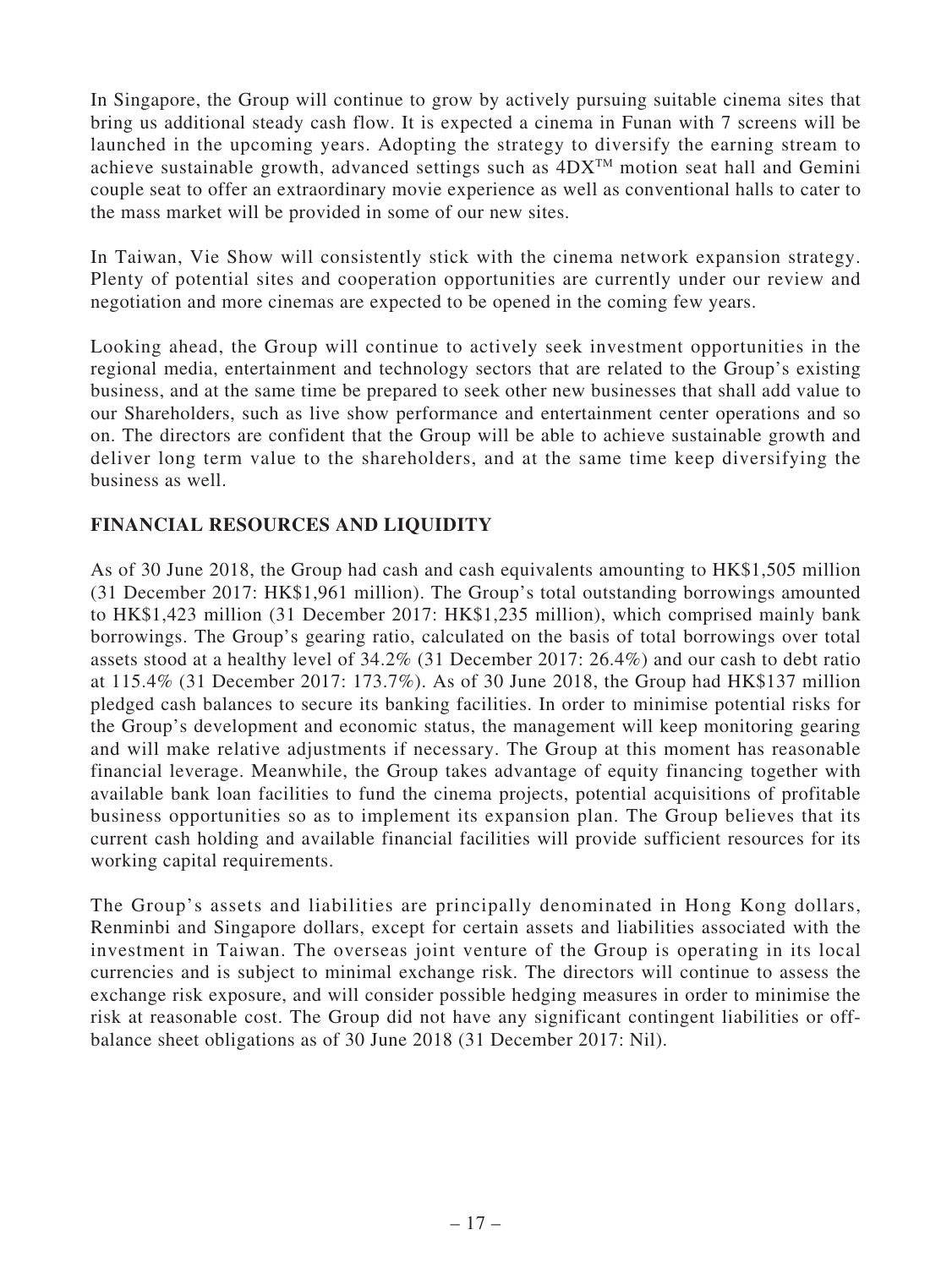## **EMPLOYEES AND REMUNERATION POLICIES**

As at 30 June 2018, the Group employed 382 (31 December 2017: 394) permanent employees. The Group remunerates its employees mainly by reference to industry practice. In addition to salaries, commissions and discretionary bonuses, share options will be granted to employees based on individual performance and contribution to the Group. The Group also operates a defined contribution retirement benefit scheme under the Mandatory Provident Fund Schemes Ordinance and, as at 30 June 2018, there was no forfeited contribution arising from employees leaving the retirement benefit scheme.

### **INTERIM DIVIDEND**

Special dividend amounting to approximately HK\$708,316,000 was declared on 4 January 2018 and paid on 6 February 2018.

Apart from the above, The Directors do not recommend the payment of any interim dividend for the period ended 30 June 2018 (30 June 2017: Nil).

## **PURCHASE, SALE OR REDEMPTION OF LISTED SECURITIES**

The Company did not redeem any of its listed securities during the period ended 30 June 2018. Neither the Company nor any of its subsidiaries has repurchased or sold any of the Company's listed securities on The Stock Exchange of Hong Kong Limited (the "Stock Exchange") during the period.

### **EVENT AFTER REPORTING PERIOD**

The Group had no material event after the end of the reporting period.

## **COMPLIANCE WITH MODEL CODE**

The Company has adopted its own code on terms no less exacting than those set out in the Model Code for Securities Transactions by Directors of Listed Issuers in Appendix 10 of the Listing Rules (the "Model Code"). The Company has made specific enquiries with all the Directors and all of them have confirmed that they had complied with the requirements set out in the Model Code and the Company's Code for the period ended 30 June 2018.

## **COMPLIANCE WITH CODE ON CORPORATE GOVERNANCE CODE**

The Board recognises the importance of good corporate governance to maintain the Group's competitiveness and lead to its healthy growth. The Company has taken steps not only to comply with code provisions as set out in the Corporate Governance Code (the "CG Code") under Appendix 14 to the Listing Rules but also to aim at enhancing corporate governance practices of the Group as a whole.

For the period ended 30 June 2018, the Company has complied with the code provisions of CG Code, with the exception of code provisions A.4.1 and E.1.2.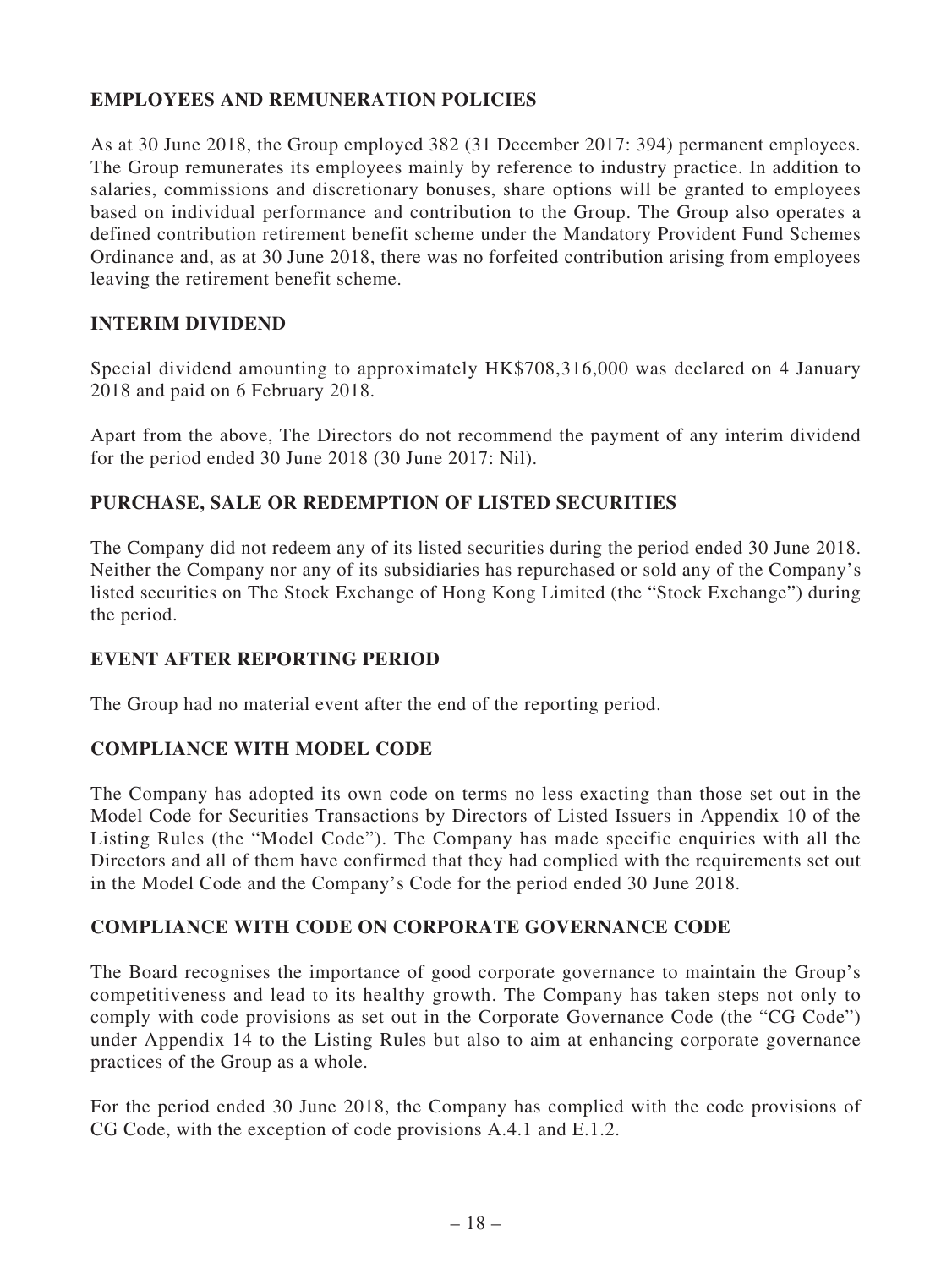Pursuant to code provision A.4.1 of the CG Code, non-executive directors of a listed issuer should be appointed for a specific term, subject to re-election. All non-executive Directors were not appointed for a specific term but are subject to the requirement of retirement by rotation and re-election at least once every three years at the annual general meetings of the Company in accordance with the relevant provisions of the Company's Bye-laws, accomplishing the same purpose as being appointed for a specific term. As such, the Company considers that sufficient measures have been taken to ensure that the Company's corporate governance practices are no less exacting than those in the code provisions of the CG Code.

Code provision E.1.2 requires the chairman of the Board to attend the annual general meeting of the Company held on 12 June 2018 (the "AGM"). Mr. Wu Kebo, the Chairman of the Board, was unable to attend the AGM due to other business commitment. Mr. Li Pei Sen, who took the chair of the AGM, together with other members of the Board who attended the AGM were of sufficient calibre and knowledge for answering questions at the AGM.

## **AUDIT COMMITTEE**

The Audit Committee was established with written terms of reference in accordance with the CG Code. The Audit Committee is delegated by the Board to assess matters related to the financial statements and to perform the duties, including reviewing the Company's financial controls and internal control, financial and accounting policies and practices and the relationship with the external auditor. The Audit Committee has reviewed the systems of internal control and the financial statements for the period ended 30 June 2018.

## **PUBLICATION OF INTERIM RESULTS AND INTERIM REPORT**

This announcement is published on the websites of the Company and the Stock Exchange. The interim report of the Company for the period ended 30 June 2018 will be dispatched to the shareholders and made available on the same websites in due course.

## **APPRECIATION**

Finally, the board of directors would like to take this opportunity to express their gratitude to the diligence and contribution of the management and all our employees of the Group and trust and support from the shareholders, customers and business partners to the Group's development.

> By order of the Board **Orange Sky Golden Harvest Entertainment (Holdings) Limited Cheung Hei Ming** *Company Secretary*

Hong Kong, 27 August 2018